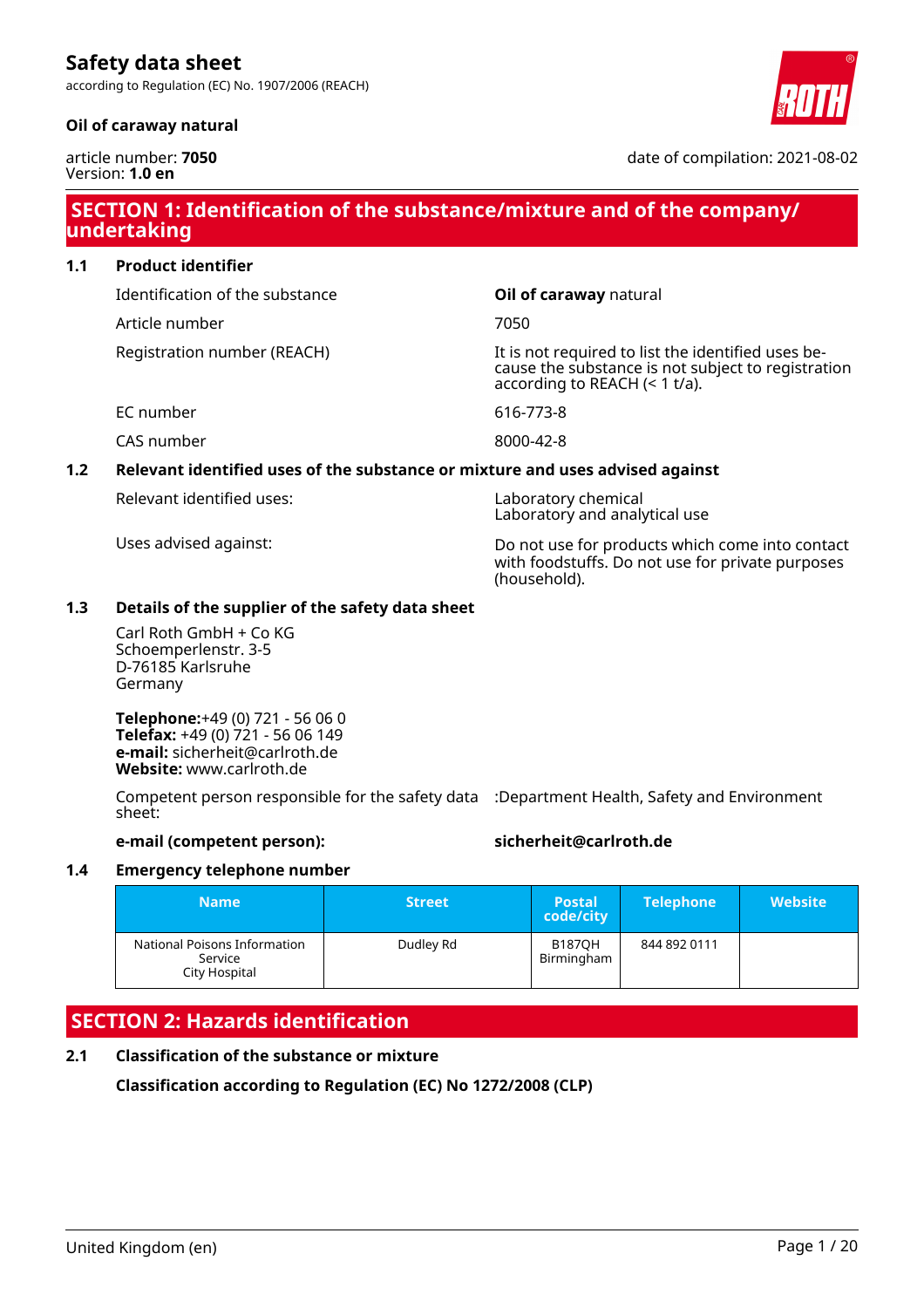according to Regulation (EC) No. 1907/2006 (REACH)



# **Oil of caraway natural**

article number: **7050**

| <b>Section</b>   | <b>Hazard class</b>                                   | Cat-<br>egory  | <b>Hazard class and</b><br>category | <b>Hazard</b><br>statement |
|------------------|-------------------------------------------------------|----------------|-------------------------------------|----------------------------|
| 2.6              | Flammable liquid                                      | 3              | Flam. Lig. 3                        | H <sub>226</sub>           |
| 3.1 <sub>D</sub> | Acute toxicity (dermal)                               | 4              | Acute Tox. 4                        | H312                       |
| 3.2              | Skin corrosion/irritation                             | $\overline{2}$ | Skin Irrit, 2                       | H315                       |
| 3.4S             | Skin sensitisation                                    |                | Skin Sens. 1                        | H317                       |
| 3.10             | Aspiration hazard                                     |                | Asp. Tox. 1                         | H304                       |
| 4.1A             | Hazardous to the aquatic environment - acute hazard   |                | Aquatic Acute 1                     | H400                       |
| 4.1C             | Hazardous to the aquatic environment - chronic hazard |                | <b>Aquatic Chronic 1</b>            | H410                       |

For full text of abbreviations: see SECTION 16

### **The most important adverse physicochemical, human health and environmental effects**

The product is combustible and can be ignited by potential ignition sources. Spillage and fire water can cause pollution of watercourses.

### **2.2 Label elements**

### **Labelling according to Regulation (EC) No 1272/2008 (CLP)**

#### **Signal word Danger**

#### **Pictograms**

GHS02, GHS07, GHS08, GHS09



#### **Hazard statements**

| H <sub>226</sub> | Flammable liquid and vapour                          |
|------------------|------------------------------------------------------|
| H <sub>304</sub> | May be fatal if swallowed and enters airways         |
| H312             | Harmful in contact with skin                         |
| H315             | Causes skin irritation                               |
| H317             | May cause an allergic skin reaction                  |
| H410             | Very toxic to aquatic life with long lasting effects |

#### **Precautionary statements**

#### **Precautionary statements - prevention**

| P210 | Keep away from heat. No smoking  |
|------|----------------------------------|
| P233 | Keep container tightly closed    |
| P273 | Avoid release to the environment |

#### **Precautionary statements - response**

| P301+P310 | IF SWALLOWED: Immediately call a POISON CENTER/doctor |
|-----------|-------------------------------------------------------|
| P302+P352 | IF ON SKIN: Wash with plenty of water                 |
| P331      | Do NOT induce vomiting                                |

**Labelling of packages where the contents do not exceed 125 ml**

Signal word: **Danger**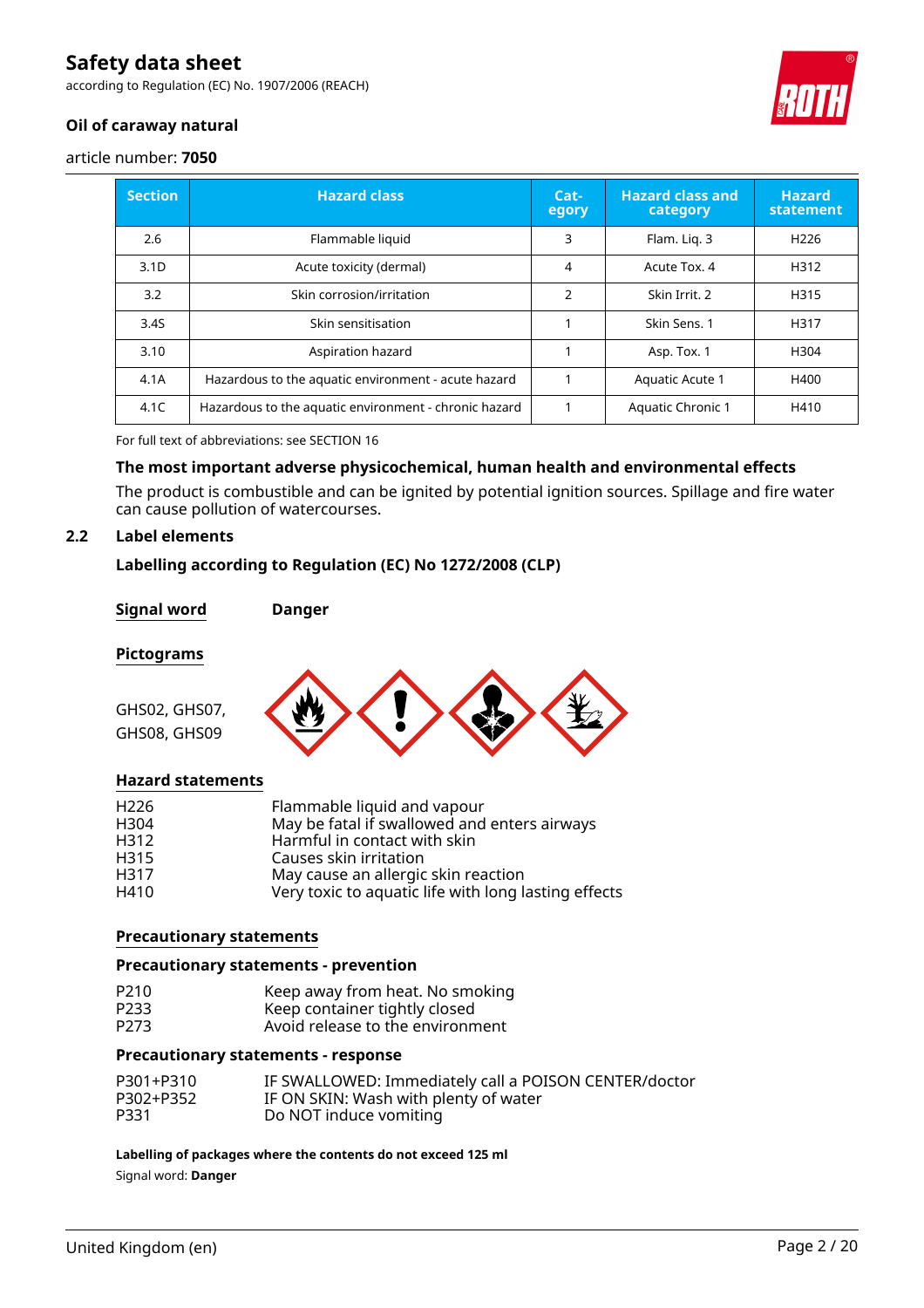according to Regulation (EC) No. 1907/2006 (REACH)

### **Oil of caraway natural**

article number: **7050**



H304 May be fatal if swallowed and enters airways.<br>H317 May cause an allergic skin reaction. May cause an allergic skin reaction. P301+P310 IF SWALLOWED: Immediately call a POISON CENTER/doctor.<br>P302+P352 IF ON SKIN: Wash with plenty of water. P302+P352 IF ON SKIN: Wash with plenty of water.<br>P331 Do NOT induce vomiting. Do NOT induce vomiting.

#### **2.3 Other hazards**

#### **Results of PBT and vPvB assessment**

According to the results of its assessment, this substance is not a PBT or a vPvB.

# **SECTION 3: Composition/information on ingredients**

#### **3.1 Substances**

| Name of substance | Oil of caraway |
|-------------------|----------------|
| CAS No            | 8000-42-8      |
| EC No             | 616-773-8      |

|                          | Impurities and additives, classification acc. to GHS                  |           |                                                                                                                                                |                   |  |  |
|--------------------------|-----------------------------------------------------------------------|-----------|------------------------------------------------------------------------------------------------------------------------------------------------|-------------------|--|--|
| <b>Name of substance</b> | <b>Identifier</b>                                                     | Wt%       | <b>Classification acc. to</b><br><b>GHS</b>                                                                                                    | <b>Pictograms</b> |  |  |
| (+)-Carvone              | CAS No<br>2244-16-8<br>EC No<br>218-827-2<br>Index No<br>606-148-00-8 | $50 - 75$ | Skin Sens. 1 / H317                                                                                                                            |                   |  |  |
| D-(+)-Limonene           | CAS No<br>5989-27-5<br>EC No<br>227-813-5<br>Index No<br>601-029-00-7 | $25 - 50$ | Flam. Liq. 3 / H226<br>Skin Irrit. 2 / H315<br>Skin Sens. 1 / H317<br>Aquatic Acute 1 / H400<br>Aquatic Chronic 1 / H410                       |                   |  |  |
| Myrcene                  | CAS No<br>123-35-3<br>EC No<br>204-622-5                              | < 1       | Flam. Lig. 3 / H226<br>Skin Irrit. 2 / H315<br>Eye Irrit. 2 / H319<br>Asp. Tox. 1 / H304<br>Aquatic Acute 1 / H400<br>Aquatic Chronic 2 / H411 |                   |  |  |

| Substance, Specific Conc. Limits, M-factors, ATE |                          |                  |                       |
|--------------------------------------------------|--------------------------|------------------|-----------------------|
| <b>Specific Conc. Limits</b>                     | <b>M-Factors</b>         | <b>ATE</b>       | <b>Exposure route</b> |
| $\overline{\phantom{a}}$                         | $\overline{\phantom{a}}$ | 1.780 $mg/_{kq}$ | dermal                |

For full text of abbreviations: see SECTION 16

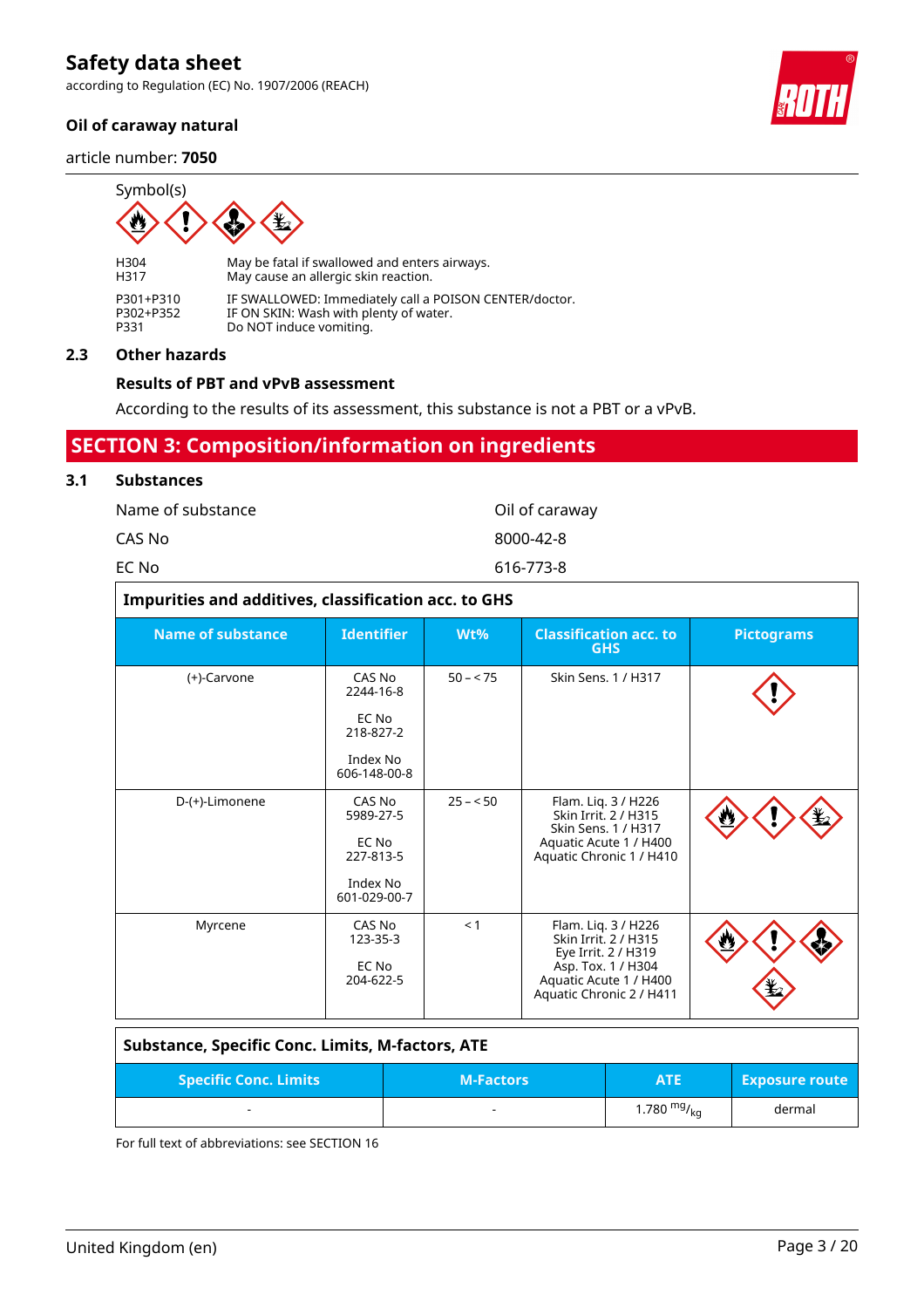according to Regulation (EC) No. 1907/2006 (REACH)

### **Oil of caraway natural**

article number: **7050**

# **SECTION 4: First aid measures**

#### **4.1 Description of first aid measures**



#### **General notes**

Take off contaminated clothing.

#### **Following inhalation**

Provide fresh air. In all cases of doubt, or when symptoms persist, seek medical advice.

#### **Following skin contact**

Rinse skin with water/shower. After contact with skin, wash immediately with plenty of water. In case of skin reactions, consult a physician. In case of skin irritation, consult a physician.

#### **Following eye contact**

Rinse cautiously with water for several minutes. In all cases of doubt, or when symptoms persist, seek medical advice.

#### **Following ingestion**

Call a physician immediately. Observe aspiration hazard if vomiting occurs.

#### **4.2 Most important symptoms and effects, both acute and delayed**

Aspiration hazard, Irritation, Allergic reactions

# **4.3 Indication of any immediate medical attention and special treatment needed**

none

# **SECTION 5: Firefighting measures**

#### **5.1 Extinguishing media**



#### **Suitable extinguishing media**

co-ordinate firefighting measures to the fire surroundings water spray, dry extinguishing powder, BC-powder, carbon dioxide (CO<sub>2</sub>)

#### **Unsuitable extinguishing media**

water jet

#### **5.2 Special hazards arising from the substance or mixture**

Combustible. In case of insufficient ventilation and/or in use, may form flammable/explosive vapourair mixture. Solvent vapours are heavier than air and may spread along floors. Places which are not ventilated, e.g. unventilated below ground level areas such as trenches, conduits and shafts, are particularly prone to the presence of flammable substances or mixtures.

#### **Hazardous combustion products**

Carbon monoxide (CO), Carbon dioxide (CO₂)

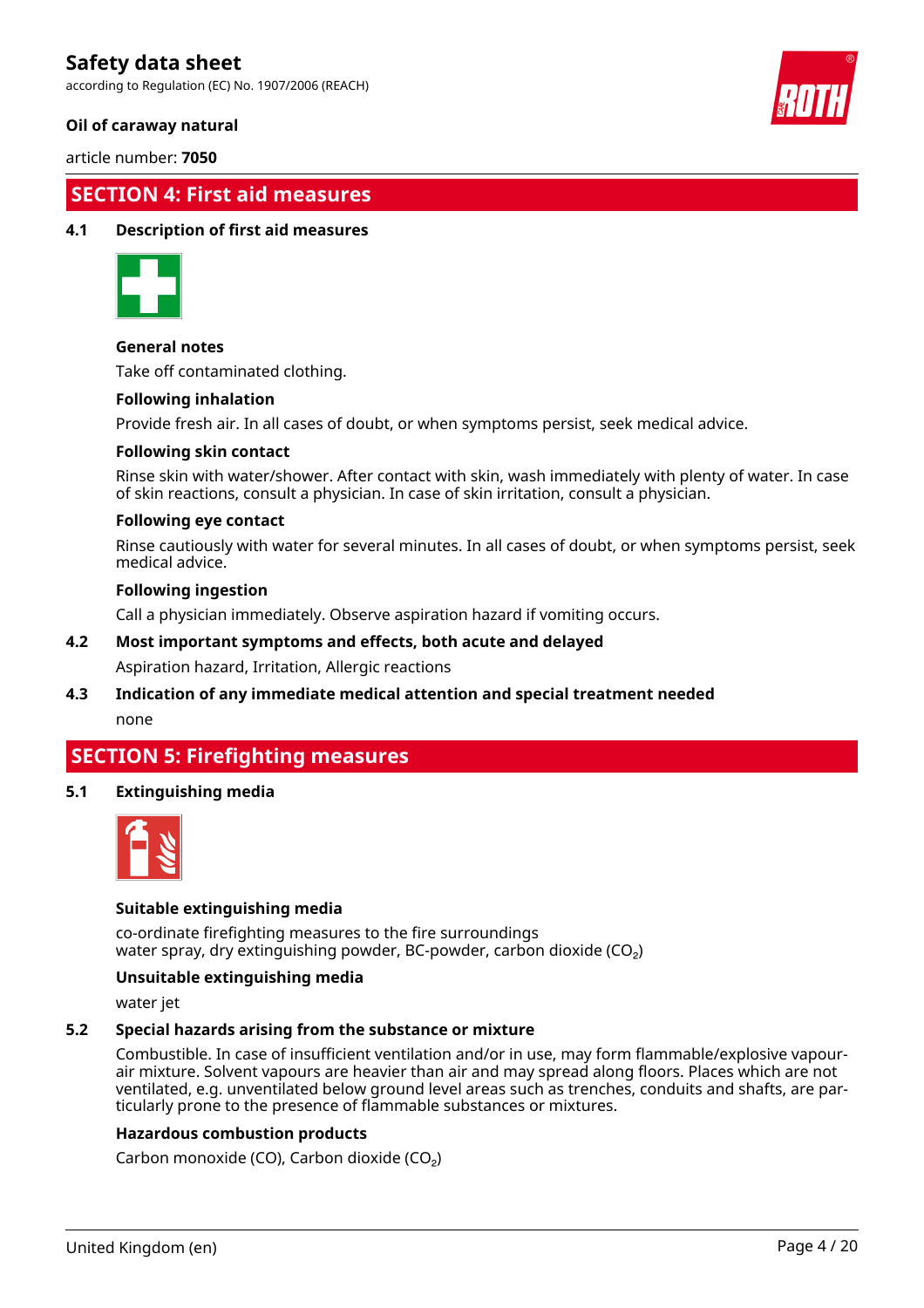according to Regulation (EC) No. 1907/2006 (REACH)

#### **Oil of caraway natural**

article number: **7050**

#### **5.3 Advice for firefighters**

In case of fire and/or explosion do not breathe fumes. Do not allow firefighting water to enter drains or water courses. Fight fire with normal precautions from a reasonable distance. Wear self-contained breathing apparatus.

# **SECTION 6: Accidental release measures**

#### **6.1 Personal precautions, protective equipment and emergency procedures**



#### **For non-emergency personnel**

Do not breathe vapour/spray. Avoid contact with skin and eyes. Avoidance of ignition sources. Provide adequate ventilation.

#### **6.2 Environmental precautions**

Keep away from drains, surface and ground water. Retain contaminated washing water and dispose of it. Danger of explosion.

#### **6.3 Methods and material for containment and cleaning up**

#### **Advice on how to contain a spill**

Covering of drains.

#### **Advice on how to clean up a spill**

Absorb with liquid-binding material (sand, diatomaceous earth, acid- or universal binding agents).

#### **Other information relating to spills and releases**

Place in appropriate containers for disposal. Ventilate affected area.

#### **6.4 Reference to other sections**

Hazardous combustion products: see section 5. Personal protective equipment: see section 8. Incompatible materials: see section 10. Disposal considerations: see section 13.

# **SECTION 7: Handling and storage**

#### **7.1 Precautions for safe handling**

Provision of sufficient ventilation. When not in use, keep containers tightly closed.

#### **Measures to prevent fire as well as aerosol and dust generation**



Keep away from sources of ignition - No smoking.

Take precautionary measures against static discharge.

#### **Measures to protect the environment**

Avoid release to the environment.

#### **Advice on general occupational hygiene**

Wash hands before breaks and after work. Keep away from food, drink and animal feedingstuffs. When using do not smoke.

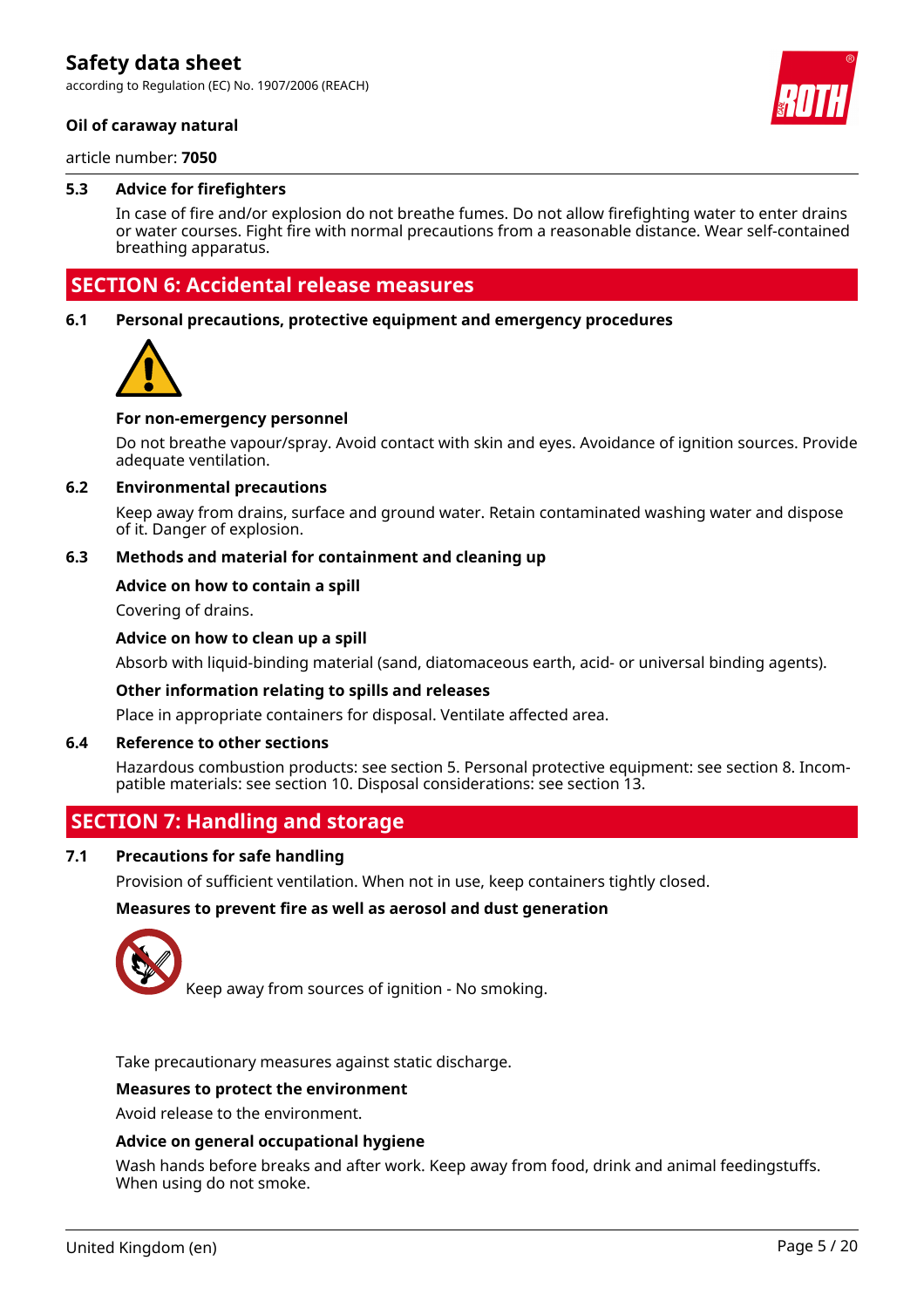according to Regulation (EC) No. 1907/2006 (REACH)

### **Oil of caraway natural**

article number: **7050**



# **7.2 Conditions for safe storage, including any incompatibilities** Store in a well-ventilated place. Keep container tightly closed.

**Incompatible substances or mixtures**

Observe hints for combined storage.

# **Consideration of other advice:**

Keep container tightly closed.

### **Ventilation requirements**

Use local and general ventilation.

### **Specific designs for storage rooms or vessels**

Recommended storage temperature: 15 – 25 °C

### **7.3 Specific end use(s)**

No information available.

# **SECTION 8: Exposure controls/personal protection**

### **8.1 Control parameters**

### **National limit values**

### **Occupational exposure limit values (Workplace Exposure Limits)**

Data are not available.

#### **Relevant DNELs of components of the mixture Name of substance CAS No Endpoint Threshol d level Protection goal, route of exposure Used in Exposure time** (+)-Carvone 2244-16-8 DNEL 47.500 mg/  $m<sup>3</sup>$ human, inhalatory worker (industry) | chronic - systemic effects  $(+)$ -Carvone 2244-16-8 DNEL 12 mg/kg<br>bw/day human, dermal  $\parallel$  worker (industry)  $\parallel$  chronic - systemic effects D-(+)-Limonene | 5989-27-5 | DNEL | 66,7 mg/  $m<sup>3</sup>$ human, inhalatory worker (industry) | chronic - systemic effects D-(+)-Limonene 5989-27-5 DNEL 9,5 mg/kg bw/day human, dermal vorker (industry) chronic - systemic effects

# **Relevant PNECs of components of the mixture**

| Name of sub-<br>stance | <b>CAS No</b> | End-<br>point | <b>Threshol</b><br>d level  | <b>Organism</b>        | <b>Environmental</b><br>compartment | <b>Exposure time</b>            |
|------------------------|---------------|---------------|-----------------------------|------------------------|-------------------------------------|---------------------------------|
| (+)-Carvone            | 2244-16-8     | <b>PNEC</b>   | $50 \frac{\mu g}{I}$        | aquatic organ-<br>isms | freshwater                          | short-term (single<br>instance) |
| (+)-Carvone            | 2244-16-8     | <b>PNEC</b>   | $5 \frac{\mu g}{\mu}$       | aquatic organ-<br>isms | marine water                        | short-term (single<br>instance) |
| (+)-Carvone            | 2244-16-8     | <b>PNEC</b>   | $20.2 \frac{mg}{l}$         | aquatic organ-<br>isms | sewage treatment<br>plant (STP)     | short-term (single<br>instance) |
| (+)-Carvone            | 2244-16-8     | <b>PNEC</b>   | $0,861 \text{ mg}$<br>kq    | aquatic organ-<br>isms | freshwater sedi-<br>ment            | short-term (single<br>instance) |
| (+)-Carvone            | 2244-16-8     | <b>PNEC</b>   | 86,1 $\mu$ g/ <sub>ka</sub> | aquatic organ-<br>isms | marine sediment                     | short-term (single<br>instance) |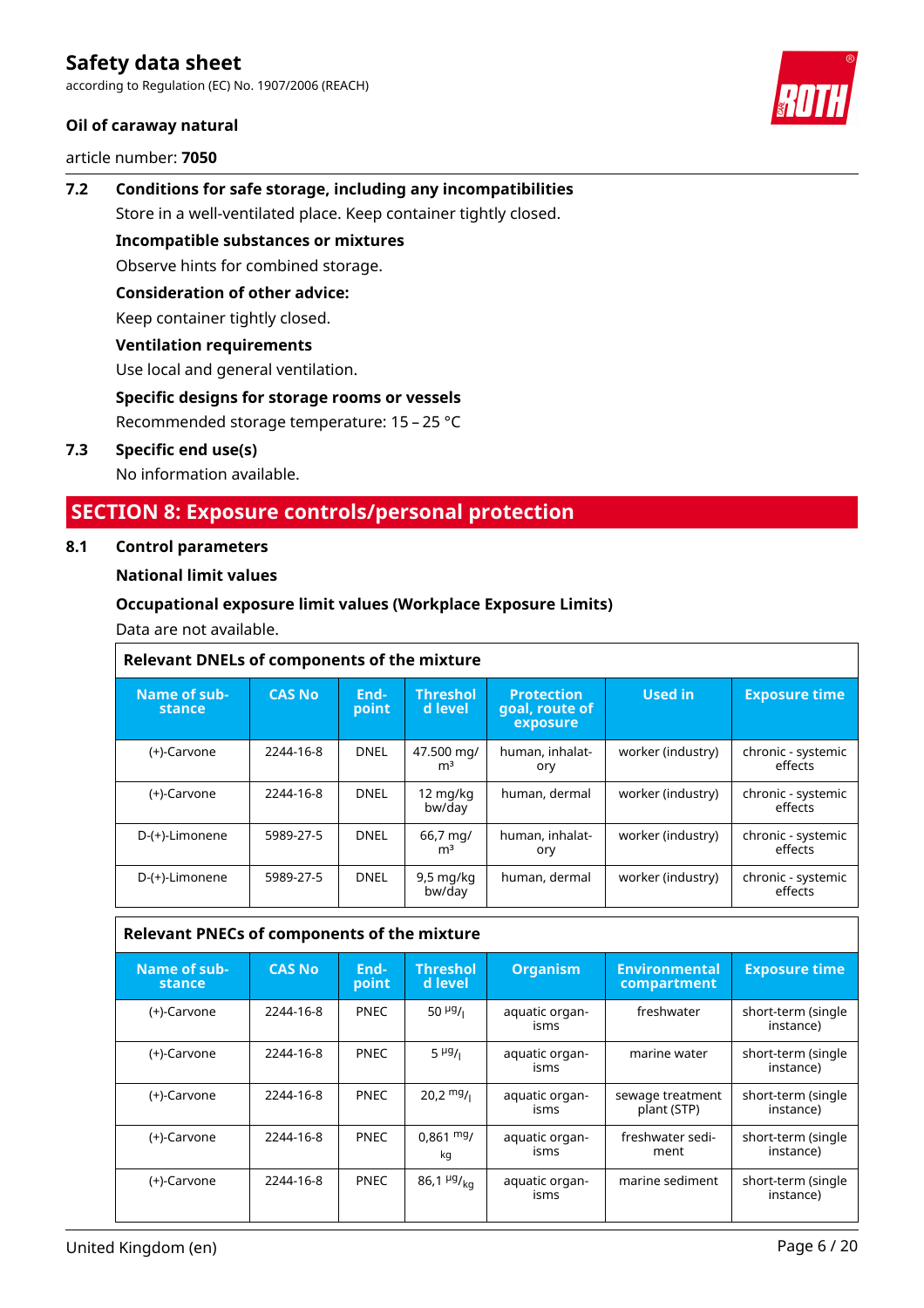according to Regulation (EC) No. 1907/2006 (REACH)

# **Oil of caraway natural**

article number: **7050**

| <b>Relevant PNECs of components of the mixture</b> |               |               |                            |                            |                                     |                                 |
|----------------------------------------------------|---------------|---------------|----------------------------|----------------------------|-------------------------------------|---------------------------------|
| Name of sub-<br>stance                             | <b>CAS No</b> | End-<br>point | <b>Threshol</b><br>d level | <b>Organism</b>            | <b>Environmental</b><br>compartment | <b>Exposure time</b>            |
| (+)-Carvone                                        | 2244-16-8     | <b>PNEC</b>   | $0,143 \text{ mg}$<br>kg   | terrestrial organ-<br>isms | soil                                | short-term (single<br>instance) |
| D-(+)-Limonene                                     | 5989-27-5     | <b>PNEC</b>   | $14 \frac{\mu g}{\mu}$     | aquatic organ-<br>isms     | freshwater                          | short-term (single<br>instance) |
| D-(+)-Limonene                                     | 5989-27-5     | <b>PNEC</b>   | 1,4 $\frac{\mu g}{\mu}$    | aquatic organ-<br>isms     | marine water                        | short-term (single<br>instance) |
| D-(+)-Limonene                                     | 5989-27-5     | <b>PNEC</b>   | $1.8 \frac{mg}{l}$         | aquatic organ-<br>isms     | sewage treatment<br>plant (STP)     | short-term (single<br>instance) |
| D-(+)-Limonene                                     | 5989-27-5     | <b>PNEC</b>   | 3,85 $mg/kq$               | aquatic organ-<br>isms     | freshwater sedi-<br>ment            | short-term (single<br>instance) |
| D-(+)-Limonene                                     | 5989-27-5     | <b>PNEC</b>   | $0,385 \text{ mg}$<br>kg   | aquatic organ-<br>isms     | marine sediment                     | short-term (single<br>instance) |
| D-(+)-Limonene                                     | 5989-27-5     | <b>PNEC</b>   | $0,763 \text{ mg}$<br>kg   | terrestrial organ-<br>isms | soil                                | short-term (single<br>instance) |

### **8.2 Exposure controls**

### **Individual protection measures (personal protective equipment)**

#### **Eye/face protection**



Use safety goggle with side protection.

#### **Skin protection**



#### **• hand protection**

Wear suitable gloves. Chemical protection gloves are suitable, which are tested according to EN 374. For special purposes, it is recommended to check the resistance to chemicals of the protective gloves mentioned above together with the supplier of these gloves. The times are approximate values from measurements at 22 ° C and permanent contact. Increased temperatures due to heated substances, body heat etc. and a reduction of the effective layer thickness by stretching can lead to a considerable reduction of the breakthrough time. If in doubt, contact manufacturer. At an approx. 1.5 times larger / smaller layer thickness, the respective breakthrough time is doubled / halved. The data apply only to the pure substance. When transferred to substance mixtures, they may only be considered as a guide.

#### **• type of material**

NBR (Nitrile rubber)

**• material thickness**

0,4 mm

- **breakthrough times of the glove material**
- >480 minutes (permeation: level 6)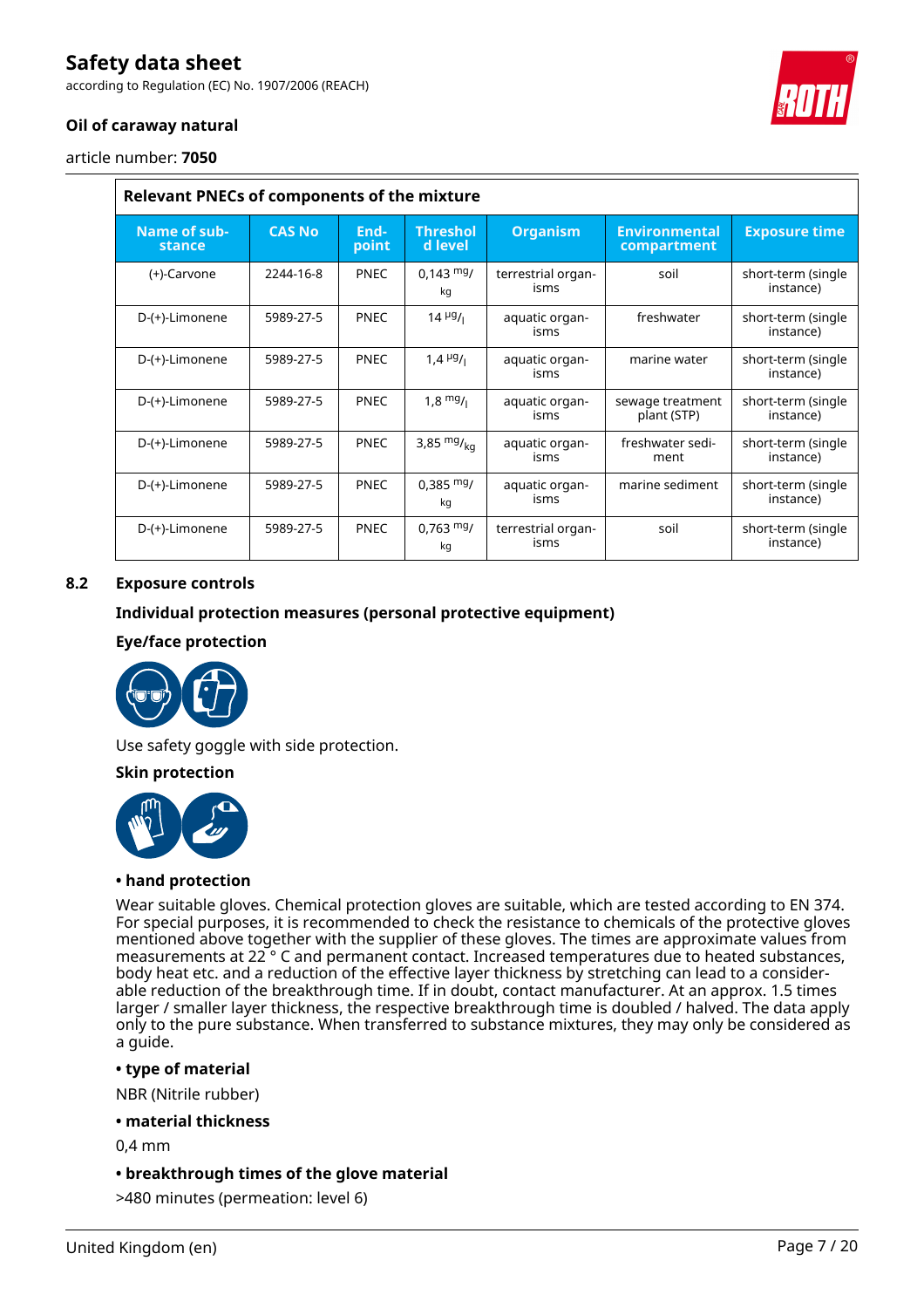according to Regulation (EC) No. 1907/2006 (REACH)

### **Oil of caraway natural**

article number: **7050**

#### **• other protection measures**

Take recovery periods for skin regeneration. Preventive skin protection (barrier creams/ointments) is recommended.

#### **Respiratory protection**



Respiratory protection necessary at: Aerosol or mist formation.

#### **Environmental exposure controls**

Keep away from drains, surface and ground water.

# **SECTION 9: Physical and chemical properties**

# **9.1 Information on basic physical and chemical properties**

| Physical state                                              | liquid                                           |
|-------------------------------------------------------------|--------------------------------------------------|
| Colour                                                      | light yellow                                     |
| Odour                                                       | characteristic                                   |
| Melting point/freezing point                                | not determined                                   |
| Boiling point or initial boiling point and boiling<br>range | not determined                                   |
| Flammability                                                | flammable liquid in accordance with GHS criteria |
| Lower and upper explosion limit                             | not determined                                   |
| Flash point                                                 | 60 °C                                            |
| Auto-ignition temperature                                   | not determined                                   |
| Decomposition temperature                                   | not relevant                                     |
| pH (value)                                                  | not determined                                   |
| Kinematic viscosity                                         | not determined                                   |
| Solubility(ies)                                             |                                                  |
| Water solubility                                            | not determined                                   |
|                                                             |                                                  |
| Partition coefficient                                       |                                                  |
| Partition coefficient n-octanol/water (log value):          | this information is not available                |
|                                                             |                                                  |
| Vapour pressure                                             | not determined                                   |
|                                                             |                                                  |
|                                                             |                                                  |
| Density                                                     | 0,91 $9/_{cm^3}$ at 20 °C                        |
| Relative vapour density                                     | information on this property is not available    |
|                                                             |                                                  |
| Particle characteristics                                    | not relevant (liquid)                            |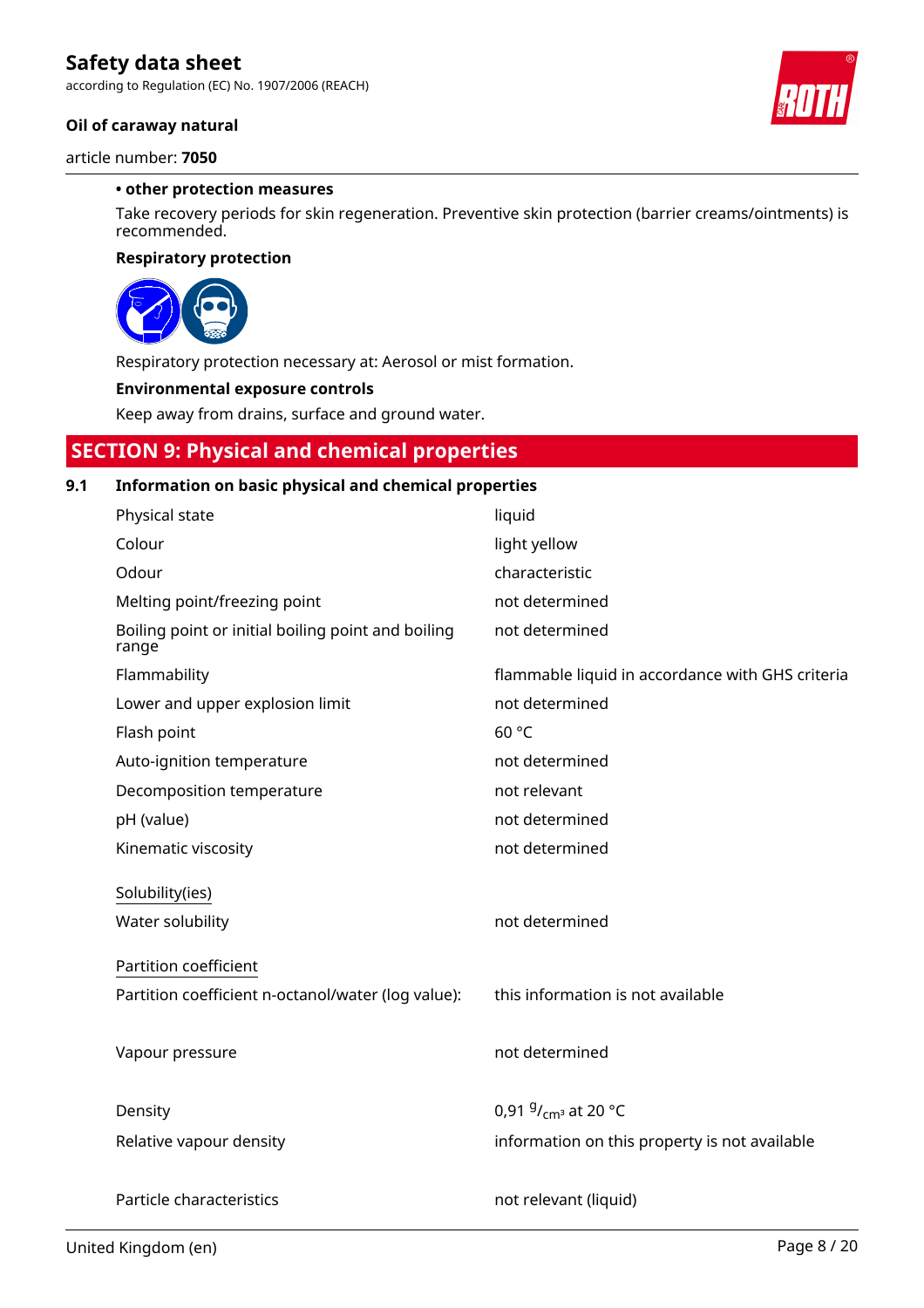according to Regulation (EC) No. 1907/2006 (REACH)

#### **Oil of caraway natural**

article number: **7050**



|     | Other safety parameters                                |                                     |
|-----|--------------------------------------------------------|-------------------------------------|
|     | Oxidising properties                                   | none                                |
| 9.2 | <b>Other information</b>                               |                                     |
|     | Information with regard to physical hazard<br>classes: | There is no additional information. |
|     | Other safety characteristics:                          |                                     |
|     | Refractive index                                       | 1.484 – 1.49                        |
|     |                                                        |                                     |

# **SECTION 10: Stability and reactivity**

### **10.1 Reactivity**

It's a reactive substance. Risk of ignition.

#### **If heated**

Risk of ignition. Vapours may form explosive mixtures with air.

#### **10.2 Chemical stability**

The material is stable under normal ambient and anticipated storage and handling conditions of temperature and pressure.

#### **10.3 Possibility of hazardous reactions**

**Violent reaction with:** strong oxidiser

### **10.4 Conditions to avoid**

Keep away from heat, hot surfaces, sparks, open flames and other ignition sources. No smoking.

#### **10.5 Incompatible materials**

There is no additional information.

#### **10.6 Hazardous decomposition products**

Hazardous combustion products: see section 5.

# **SECTION 11: Toxicological information**

#### **11.1 Information on hazard classes as defined in Regulation (EC) No 1272/2008**

**Classification according to GHS (1272/2008/EC, CLP)**

#### **Acute toxicity**

Harmful in contact with skin.

| <b>Acute toxicity</b> |                 |                      |                |               |               |
|-----------------------|-----------------|----------------------|----------------|---------------|---------------|
| <b>Exposure route</b> | <b>Endpoint</b> | <b>Value</b>         | <b>Species</b> | <b>Method</b> | <b>Source</b> |
| dermal                | LD50            | 1.780 $mg/_{\rm kq}$ | rabbit         |               |               |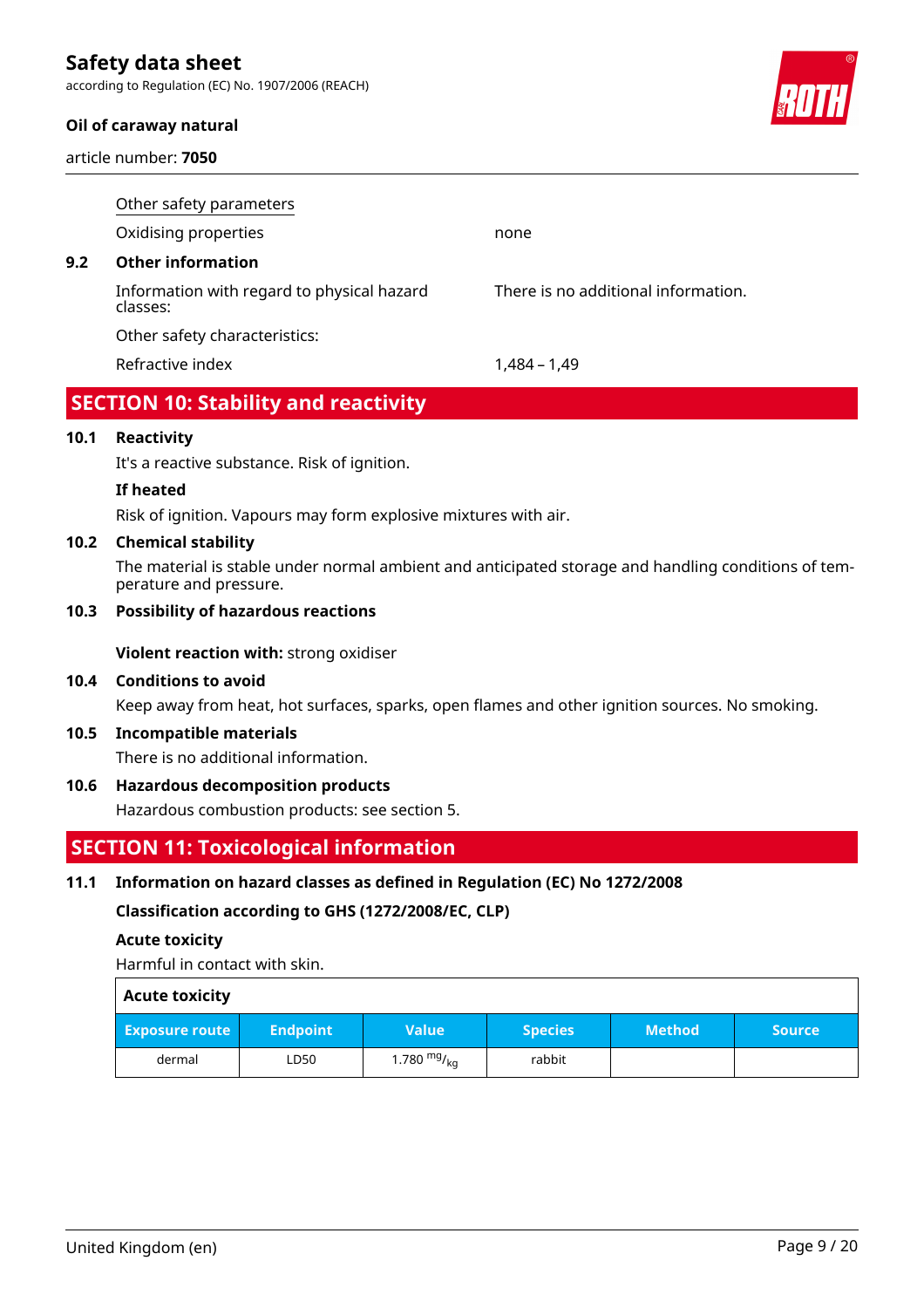according to Regulation (EC) No. 1907/2006 (REACH)



# **Oil of caraway natural**

article number: **7050**

| Acute toxicity of components of the mixture |               |                          |                 |                            |                |  |
|---------------------------------------------|---------------|--------------------------|-----------------|----------------------------|----------------|--|
| <b>Name of substance</b>                    | <b>CAS No</b> | <b>Exposure</b><br>route | <b>Endpoint</b> | <b>Value</b>               | <b>Species</b> |  |
| (+)-Carvone                                 | 2244-16-8     | oral                     | LD50            | 3.561 $mg/_{kq}$           | rat            |  |
| (+)-Carvone                                 | 2244-16-8     | dermal                   | LD50            | 3.840 $mg/_{kq}$           | rabbit         |  |
| D-(+)-Limonene                              | 5989-27-5     | oral                     | LD50            | $>2.000 \frac{mg}{kg}$     | rat            |  |
| Myrcene                                     | 123-35-3      | oral                     | LD50            | $>3.380$ mg/ <sub>kg</sub> | mouse          |  |
| Myrcene                                     | 123-35-3      | dermal                   | LD50            | $>5.000 \frac{mg}{kg}$     | rabbit         |  |

### **Skin corrosion/irritation**

Causes skin irritation.

#### **Serious eye damage/eye irritation**

Shall not be classified as seriously damaging to the eye or eye irritant.

#### **Respiratory or skin sensitisation**

May cause an allergic skin reaction.

#### **Germ cell mutagenicity**

Shall not be classified as germ cell mutagenic.

#### **Carcinogenicity**

Shall not be classified as carcinogenic.

#### **Reproductive toxicity**

Shall not be classified as a reproductive toxicant.

#### **Specific target organ toxicity - single exposure**

Shall not be classified as a specific target organ toxicant (single exposure).

#### **Specific target organ toxicity - repeated exposure**

Shall not be classified as a specific target organ toxicant (repeated exposure).

#### **Aspiration hazard**

May be fatal if swallowed and enters airways.

#### **Symptoms related to the physical, chemical and toxicological characteristics**

#### **• If swallowed**

aspiration hazard

#### **• If in eyes**

Data are not available.

#### **• If inhaled**

Data are not available.

#### **• If on skin**

causes skin irritation, May produce an allergic reaction, pruritis, localised redness

#### **• Other information**

none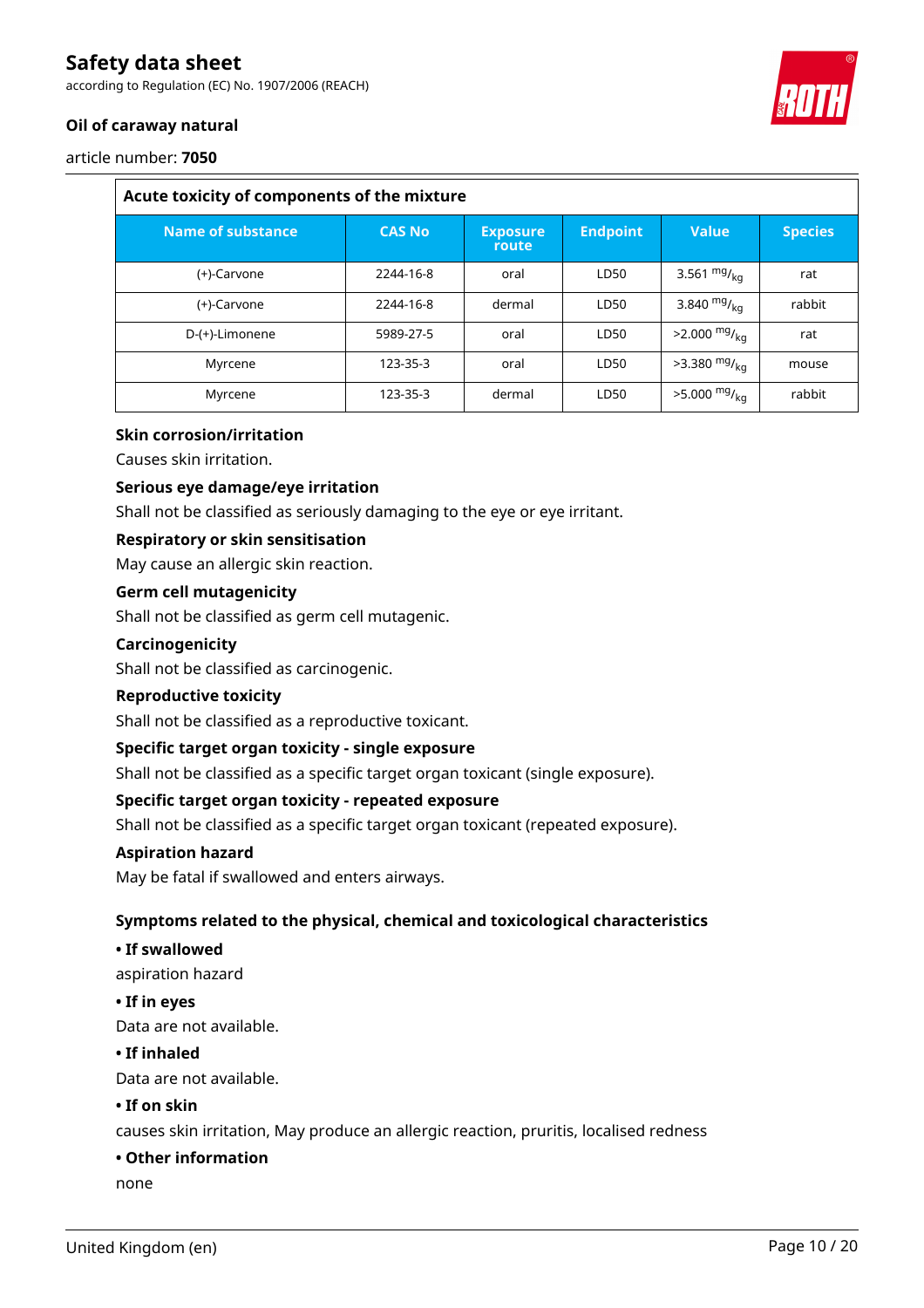according to Regulation (EC) No. 1907/2006 (REACH)

### **Oil of caraway natural**

article number: **7050**

# **11.2 Endocrine disrupting properties**

Not listed.

# **11.3 Information on other hazards**

There is no additional information.

# **SECTION 12: Ecological information**

# **12.1 Toxicity**

Very toxic to aquatic life with long lasting effects.

| <b>Aquatic toxicity (acute)</b> |                    |                |               |                         |  |
|---------------------------------|--------------------|----------------|---------------|-------------------------|--|
| <b>Endpoint</b>                 | Value              | <b>Species</b> | <b>Source</b> | <b>Exposure</b><br>time |  |
| <b>LC50</b>                     | $0,5 \frac{mg}{l}$ | fish           |               | 96 h                    |  |
|                                 |                    |                |               |                         |  |

| Aquatic toxicity (acute) of components of the mixture |                                                                    |             |                         |                       |      |  |  |  |
|-------------------------------------------------------|--------------------------------------------------------------------|-------------|-------------------------|-----------------------|------|--|--|--|
| Name of sub-<br><b>stance</b>                         | <b>CAS No</b><br><b>Endpoint</b><br><b>Value</b><br><b>Species</b> |             | <b>Exposure</b><br>time |                       |      |  |  |  |
| (+)-Carvone                                           | 2244-16-8                                                          | <b>LC50</b> | 50 $mg/1$               | fish                  | 96 h |  |  |  |
| D-(+)-Limonene                                        | 5989-27-5                                                          | <b>LC50</b> | $0,46 \frac{mg}{l}$     | fish                  | 96 h |  |  |  |
| D-(+)-Limonene                                        | 5989-27-5                                                          | <b>EC50</b> | $0,307 \frac{mg}{l}$    | aquatic invertebrates | 48 h |  |  |  |
| D-(+)-Limonene                                        | 5989-27-5                                                          | ErC50       | $0,32 \frac{mg}{l}$     | algae                 | 72 h |  |  |  |
| Myrcene                                               | 123-35-3                                                           | <b>EC50</b> | $1,47 \frac{mg}{l}$     | aquatic invertebrates | 48 h |  |  |  |
| Myrcene                                               | 123-35-3                                                           | <b>EC50</b> | $0,31 \frac{mg}{l}$     | algae                 | 72 h |  |  |  |
| Myrcene                                               | 123-35-3                                                           | ErC50       | $0,342 \frac{mg}{l}$    | algae                 | 72 h |  |  |  |

### **Aquatic toxicity (chronic) of components of the mixture**

| Name of sub-<br>stance | <b>CAS No</b> | <b>Value</b><br><b>Endpoint</b><br><b>Species</b> |                                    | <b>Exposure</b><br>time |                 |
|------------------------|---------------|---------------------------------------------------|------------------------------------|-------------------------|-----------------|
| D-(+)-Limonene         | 5989-27-5     | EC50                                              | $<$ 0,67 $mg/$                     | fish                    | 8 d             |
| D-(+)-Limonene         | 5989-27-5     | EC50                                              | $188$ <sup>µg</sup> / <sub>i</sub> | aquatic invertebrates   | 21 <sub>d</sub> |

#### **Biodegradation**

Data are not available.

#### **12.2 Process of degradability**

| Degradability of components of the mixture |               |                              |                       |             |               |               |
|--------------------------------------------|---------------|------------------------------|-----------------------|-------------|---------------|---------------|
| Name of<br>substance                       | <b>CAS No</b> | <b>Process</b>               | Degrada-<br>tion rate | <b>Time</b> | <b>Method</b> | <b>Source</b> |
| D-(+)-Limonene                             | 5989-27-5     | carbon dioxide<br>generation | 58.8 %                | 14 d        |               | ECHA          |
| D-(+)-Limonene                             | 5989-27-5     | oxygen deple-<br>tion        | 80 %                  | 28 d        |               | ECHA          |



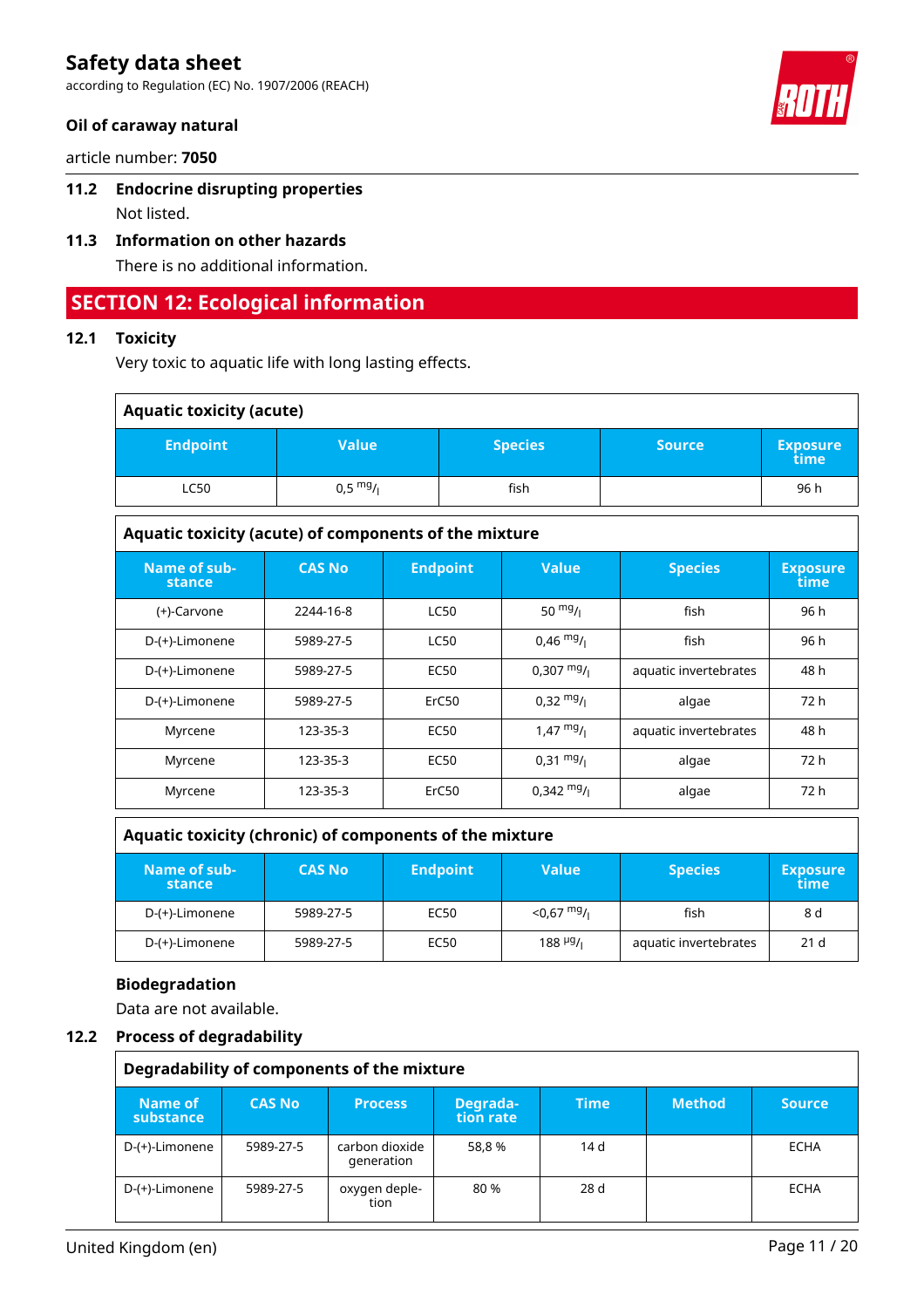according to Regulation (EC) No. 1907/2006 (REACH)

### **Oil of caraway natural**



article number: **7050**

| Degradability of components of the mixture |               |                       |                       |                 |               |               |  |
|--------------------------------------------|---------------|-----------------------|-----------------------|-----------------|---------------|---------------|--|
| Name of<br>substance                       | <b>CAS No</b> | <b>Process</b>        | Degrada-<br>tion rate | Time            | <b>Method</b> | <b>Source</b> |  |
| Myrcene                                    | 123-35-3      | oxygen deple-<br>tion | 76 %                  | 28 <sub>d</sub> |               | <b>ECHA</b>   |  |

### **12.3 Bioaccumulative potential**

Data are not available.

| Bioaccumulative potential of components of the mixture |               |            |                              |                 |  |  |
|--------------------------------------------------------|---------------|------------|------------------------------|-----------------|--|--|
| Name of substance                                      | <b>CAS No</b> | <b>BCF</b> | Log KOW                      | <b>BOD5/COD</b> |  |  |
| (+)-Carvone                                            | 2244-16-8     |            | 3,07 (25 °C)                 |                 |  |  |
| D-(+)-Limonene                                         | 5989-27-5     |            | 4,38 (pH value: 7,2, 37 °C)  |                 |  |  |
| Myrcene                                                | 123-35-3      |            | 4,82 (pH value: ~6,5, 30 °C) |                 |  |  |

### **12.4 Mobility in soil**

Data are not available.

**12.5 Results of PBT and vPvB assessment**

Data are not available.

- **12.6 Endocrine disrupting properties** Not listed.
- **12.7 Other adverse effects** Data are not available.

# **SECTION 13: Disposal considerations**

#### **13.1 Waste treatment methods**



This material and its container must be disposed of as hazardous waste. Dispose of contents/container in accordance with local/regional/national/international regulations.

#### **Sewage disposal-relevant information**

Do not empty into drains. Avoid release to the environment. Refer to special instructions/safety data sheets.

#### **Waste treatment of containers/packagings**

It is a dangerous waste; only packagings which are approved (e.g. acc. to ADR) may be used.

#### **13.2 Relevant provisions relating to waste**

The allocation of waste identity numbers/waste descriptions must be carried out according to the EEC, specific to the industry and process. Waste catalogue ordinance (Germany).

#### **13.3 Remarks**

Waste shall be separated into the categories that can be handled separately by the local or national waste management facilities. Please consider the relevant national or regional provisions.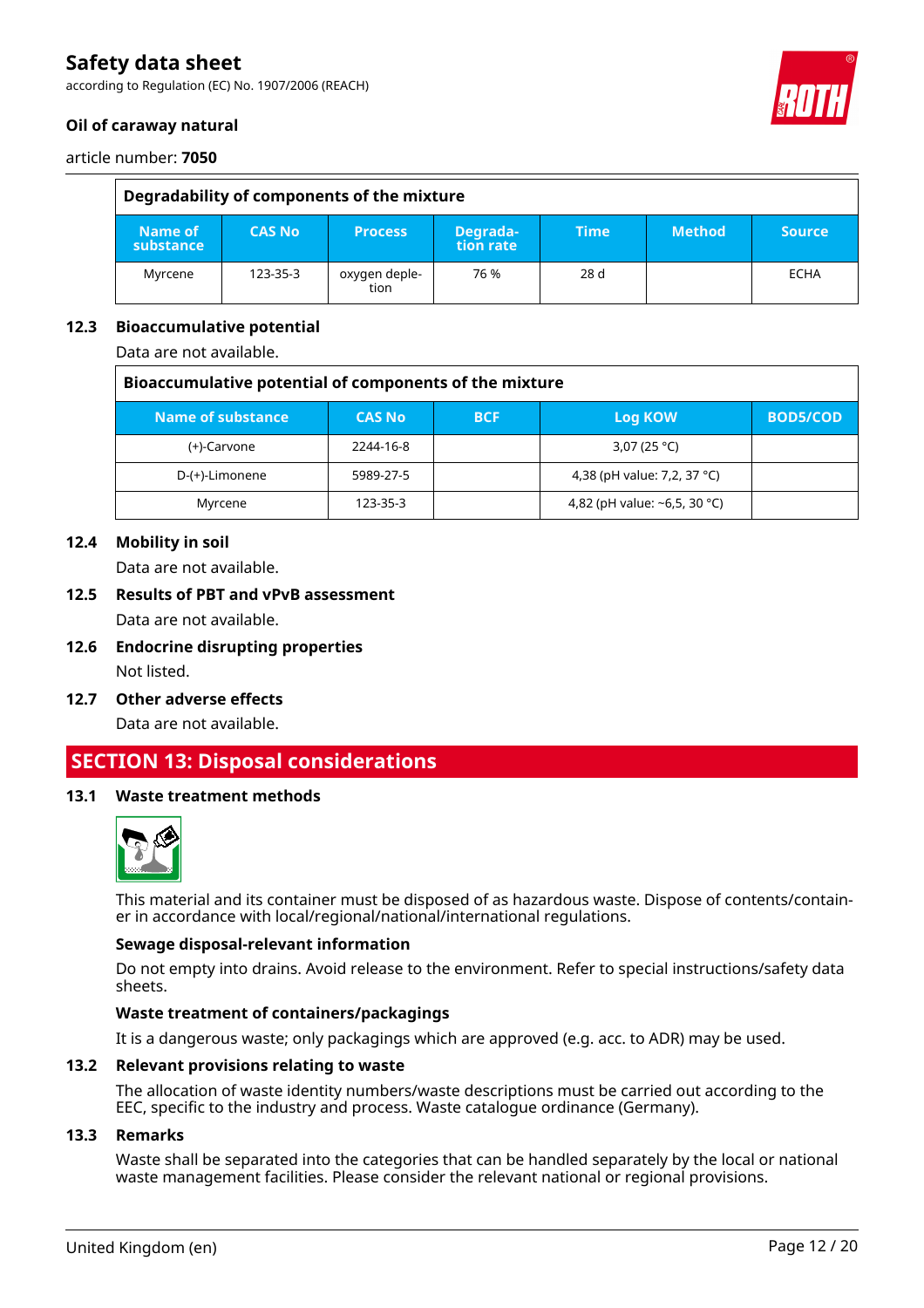according to Regulation (EC) No. 1907/2006 (REACH)

### **Oil of caraway natural**

article number: **7050**



|      | <b>SECTION 14: Transport information</b>                                     |                                                          |
|------|------------------------------------------------------------------------------|----------------------------------------------------------|
| 14.1 | UN number or ID number                                                       |                                                          |
|      | ADR/RID/ADN                                                                  | <b>UN 3082</b>                                           |
|      | IMDG-Code                                                                    | <b>UN 3082</b>                                           |
|      | <b>ICAO-TI</b>                                                               | <b>UN 3082</b>                                           |
| 14.2 | UN proper shipping name                                                      |                                                          |
|      | ADR/RID/ADN                                                                  | ENVIRONMENTALLY HAZARDOUS SUBSTANCE, LI-<br>QUID, N.O.S. |
|      | IMDG-Code                                                                    | ENVIRONMENTALLY HAZARDOUS SUBSTANCE, LI-<br>QUID, N.O.S. |
|      | ICAO-TI                                                                      | Environmentally hazardous substance, liquid,<br>n.o.s.   |
|      | <b>Technical name</b>                                                        | Oil of caraway                                           |
| 14.3 | <b>Transport hazard class(es)</b>                                            |                                                          |
|      | ADR/RID/ADN                                                                  | 9                                                        |
|      | IMDG-Code                                                                    | 9                                                        |
|      | ICAO-TI                                                                      | 9                                                        |
| 14.4 | Packing group                                                                |                                                          |
|      | ADR/RID/ADN                                                                  | III                                                      |
|      | IMDG-Code                                                                    | III                                                      |
|      | ICAO-TI                                                                      | III                                                      |
| 14.5 | <b>Environmental hazards</b>                                                 | hazardous to the aquatic environment                     |
| 14.6 | <b>Special precautions for user</b>                                          |                                                          |
|      | Provisions for dangerous goods (ADR) should be complied within the premises. |                                                          |
| 14.7 | Maritime transport in bulk according to IMO instruments                      |                                                          |
|      | The cargo is not intended to be carried in bulk.                             |                                                          |

#### **14.8 Information for each of the UN Model Regulations**

**Transport of dangerous goods by road, rail and inland waterway (ADR/RID/ADN) - Additional information**

Proper shipping name ENVIRONMENTALLY HAZARDOUS SUBSTANCE, LI-QUID, N.O.S. Particulars in the transport document UN3082, ENVIRONMENTALLY HAZARDOUS SUB-STANCE, LIQUID, N.O.S., (Oil of caraway), 9, III, (-) Classification code M6 Danger label(s) 8, "Fish and tree"

Environmental hazards yes (hazardous to the aquatic environment)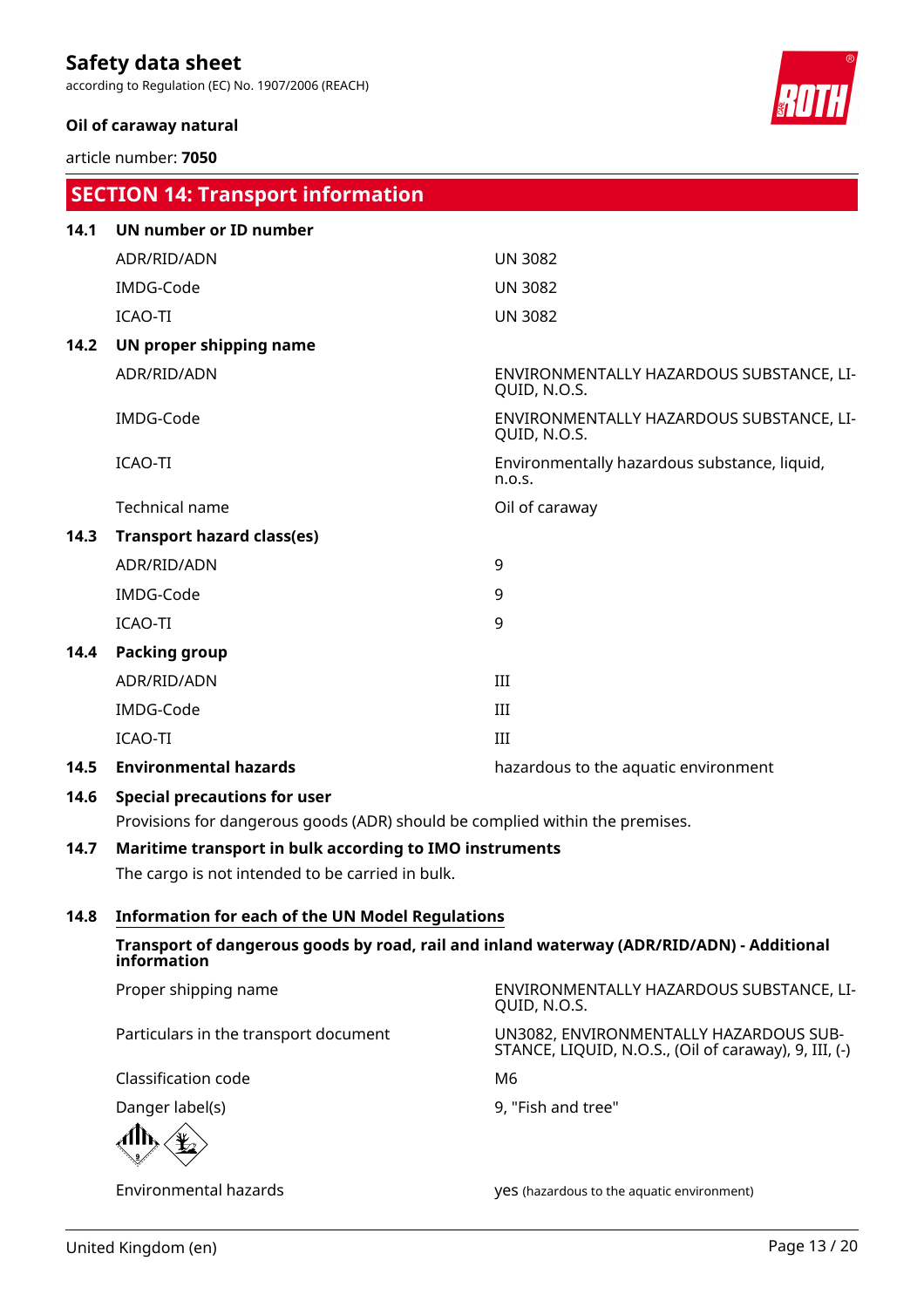according to Regulation (EC) No. 1907/2006 (REACH)

## **Oil of caraway natural**

article number: **7050**



| Special provisions (SP)                                                            | 274, 335, 375, 601                                                                                       |
|------------------------------------------------------------------------------------|----------------------------------------------------------------------------------------------------------|
| Excepted quantities (EQ)                                                           | E <sub>1</sub>                                                                                           |
| Limited quantities (LQ)                                                            | 5L                                                                                                       |
| Transport category (TC)                                                            | 3                                                                                                        |
| Tunnel restriction code (TRC)                                                      |                                                                                                          |
| Hazard identification No                                                           | 90                                                                                                       |
| <b>Emergency Action Code</b>                                                       | 3Z                                                                                                       |
| <b>International Maritime Dangerous Goods Code (IMDG) - Additional information</b> |                                                                                                          |
| Proper shipping name                                                               | ENVIRONMENTALLY HAZARDOUS SUBSTANCE, LI-<br>QUID, N.O.S.                                                 |
| Particulars in the shipper's declaration                                           | UN3082, ENVIRONMENTALLY HAZARDOUS SUB-<br>STANCE, LIQUID, N.O.S., (Oil of caraway), 9, III,<br>60°C c.c. |
| Marine pollutant                                                                   | yes (hazardous to the aquatic environment), (Oil of caraway)                                             |
| Danger label(s)                                                                    | 9, "Fish and tree"                                                                                       |
|                                                                                    |                                                                                                          |
| Special provisions (SP)                                                            | 274, 335, 969                                                                                            |
| Excepted quantities (EQ)                                                           | E1                                                                                                       |
| Limited quantities (LQ)                                                            | 5L                                                                                                       |
| EmS                                                                                | F-A, S-F                                                                                                 |
| Stowage category                                                                   | A                                                                                                        |
| International Civil Aviation Organization (ICAO-IATA/DGR) - Additional information |                                                                                                          |
| Proper shipping name                                                               | Environmentally hazardous substance, liquid,<br>n.o.s.                                                   |
| Particulars in the shipper's declaration                                           | UN3082, Environmentally hazardous substance,<br>liquid, n.o.s., (Oil of caraway), 9, III                 |
| Environmental hazards                                                              | yes (hazardous to the aquatic environment)                                                               |
| Danger label(s)                                                                    | 9, "Fish and tree"                                                                                       |
|                                                                                    |                                                                                                          |
| Special provisions (SP)                                                            | A97, A158, A197, A215                                                                                    |
| Excepted quantities (EQ)                                                           | E <sub>1</sub>                                                                                           |
| Limited quantities (LQ)                                                            | 30 kg                                                                                                    |
|                                                                                    |                                                                                                          |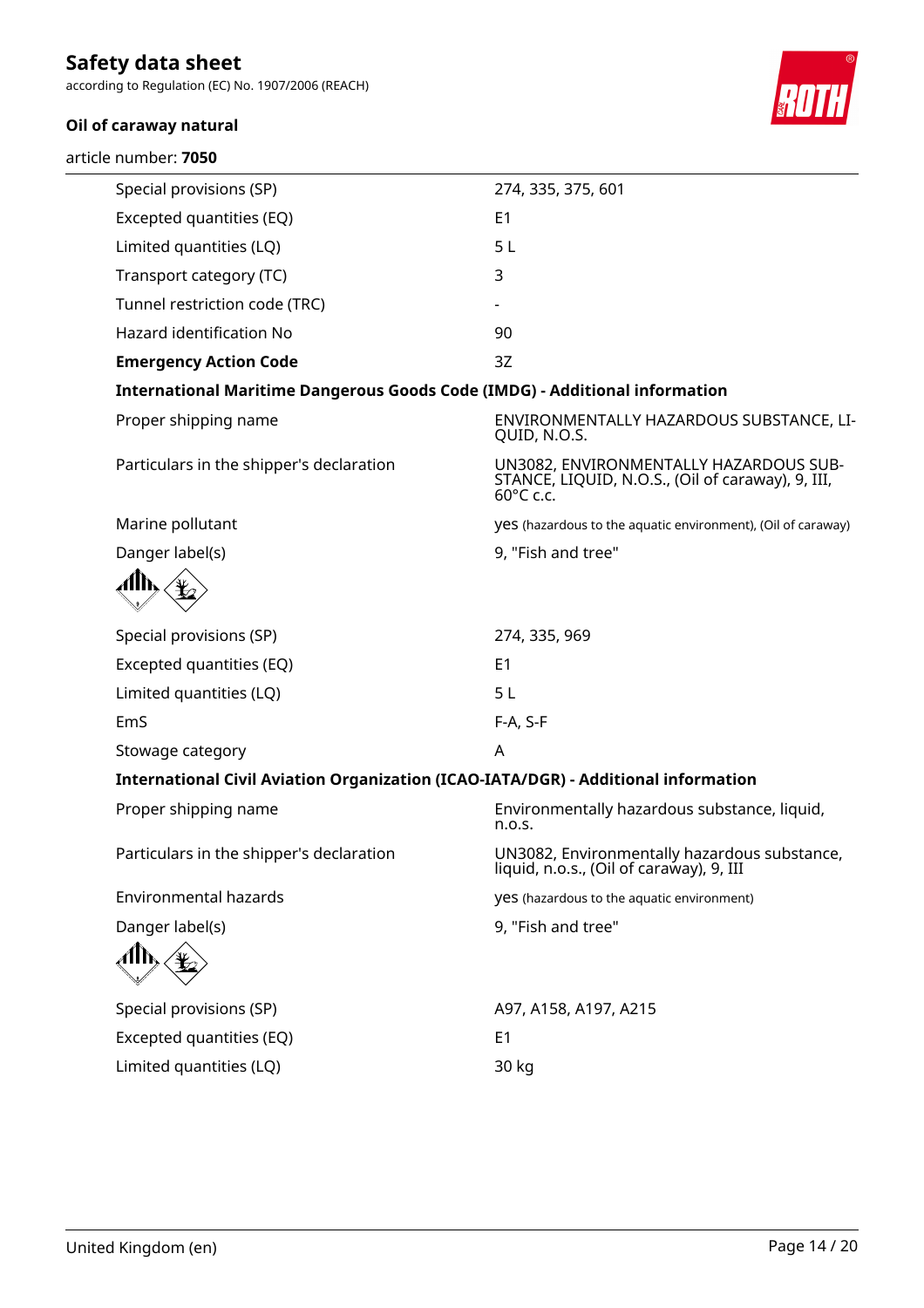according to Regulation (EC) No. 1907/2006 (REACH)

### **Oil of caraway natural**

article number: **7050**

# **SECTION 15: Regulatory information**

#### **15.1 Safety, health and environmental regulations/legislation specific for the substance or mixture**

**Relevant provisions of the European Union (EU)**

**Restrictions according to REACH, Annex XVII**

| Dangerous substances with restrictions (REACH, Annex XVII) |                                                                                                          |               |                    |           |  |  |  |
|------------------------------------------------------------|----------------------------------------------------------------------------------------------------------|---------------|--------------------|-----------|--|--|--|
| Name of substance                                          | Name acc. to inventory                                                                                   | <b>CAS No</b> | <b>Restriction</b> | <b>No</b> |  |  |  |
| Oil of caraway                                             | this product meets the criteria for<br>classification in accordance with Reg-<br>ulation No 1272/2008/EC |               | R3                 |           |  |  |  |
| Oil of caraway                                             | flammable / pyrophoric                                                                                   |               | R40                | 40        |  |  |  |
| Oil of caraway                                             | substances in tattoo inks and perman-<br>ent make-up                                                     |               | R75                | 75        |  |  |  |

**Legend**

R3 1. Shall not be used in:

- ornamental articles intended to produce light or colour effects by means of different phases, for example in ornamental lamps and ashtrays,

- tricks and jokes,

- games for one or more participants, or any article intended to be used as such, even with ornamental aspects, 2. Articles not complying with paragraph 1 shall not be placed on the market.

3. Shall not be placed on the market if they contain a colouring agent, unless required for fiscal reasons, or perfume, or both, if they:

— can be used as fuel in decorative oil lamps for supply to the general public, and

— present an aspiration hazard and are labelled with H304.

4. Decorative oil lamps for supply to the general public shall not be placed on the market unless they conform to the European Standard on Decorative oil lamps (EN 14059) adopted by the European Committee for Standardisation (CEN).

5. Without prejudice to the implementation of other Union provisions relating to the classification, labelling and packaging of substances and mixtures, suppliers shall ensure, before the placing on the market, that the following requirements are met:

(a) lamp oils, labelled with H304, intended for supply to the general public are visibly, legibly and indelibly marked as follows: "Keep lamps filled with this liquid out of the reach of children"; and, by 1 December 2010, "Just a sip of lamp oil – or even sucking the wick of lamps – may lead to life-threatening lung damage";

(b) grill lighter fluids, labelled with H304, intended for supply to the general public are legibly and indelibly marked by 1 December 2010 as follows: 'Just a sip of grill lighter fluid may lead to life threatening lung damage'; (c) lamps oils and grill lighters, labelled with H304, intended for supply to the general public are packaged in black opaque containers not exceeding 1 litre by 1 December 2010.';

R40 1. Shall not be used, as substance or as mixtures in aerosol dispensers where these aerosol dispensers are intended for supply to the general public for entertainment and decorative purposes such as the following:

- metallic glitter intended mainly for decoration, - artificial snow and frost,

- 'whoopee' cushions,

- silly string aerosols,

- imitation excrement,

- horns for parties,

- decorative flakes and foams,

- artificial cobwebs,

- stink bombs.

2. Without prejudice to the application of other Community provisions on the classification, packaging and labelling of substances, suppliers shall ensure before the placing on the market that the packaging of aerosol dispensers referred to above is marked visibly, legibly and indelibly with:

'For professional users only'.

3. By way of derogation, paragraphs 1 and 2 shall not apply to the aerosol dispensers referred to Article 8 (1a) of Council Directive 75/324/EEC (2).

4. The aerosol dispensers referred to in paragraphs 1 and 2 shall not be placed on the market unless they conform to the requirements indicated.

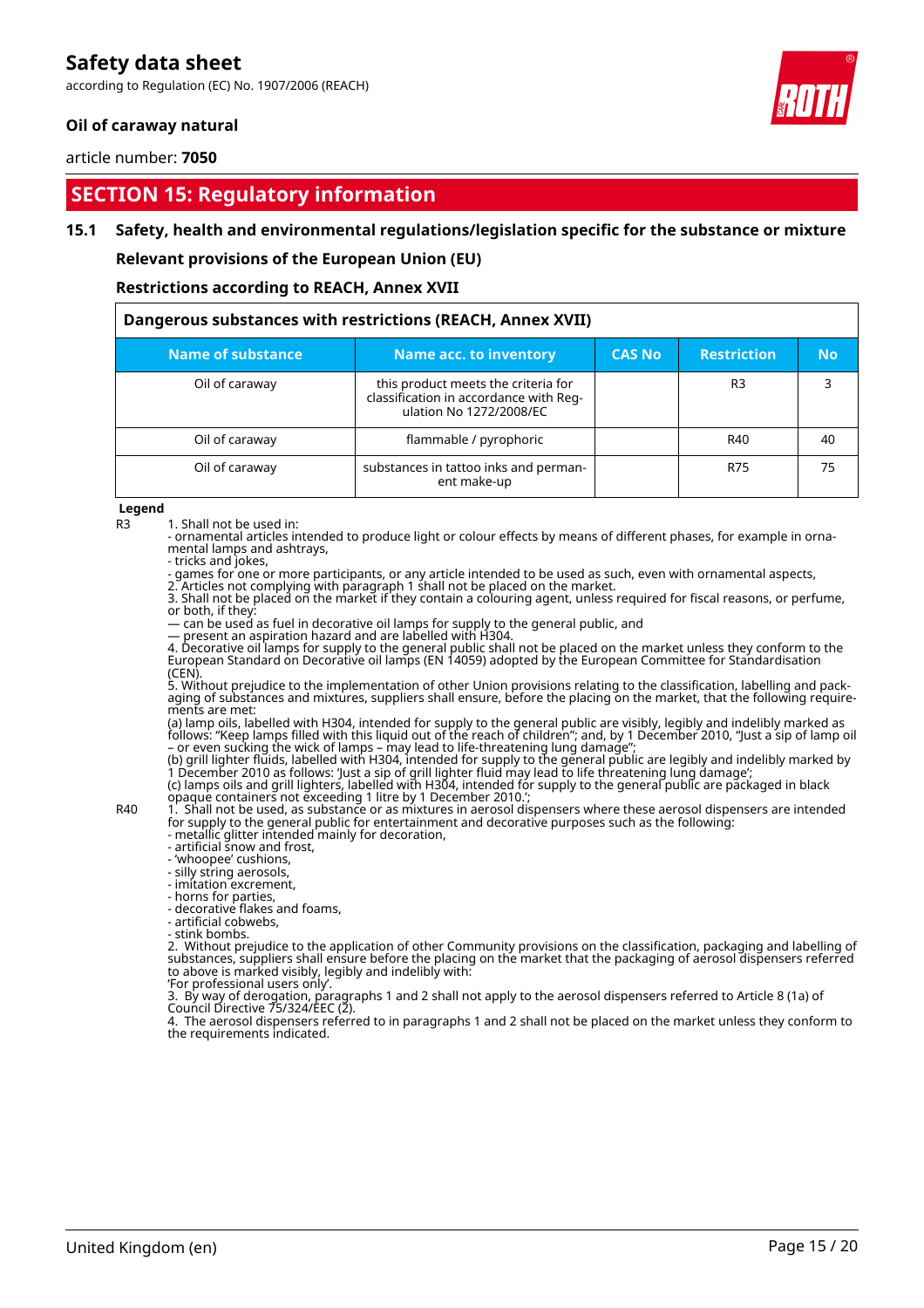according to Regulation (EC) No. 1907/2006 (REACH)

### **Oil of caraway natural**

#### article number: **7050**



#### **Legend** R75 1. Shall not be placed on the market in mixtures for use for tattooing purposes, and mixtures containing any such substances shall not be used for tattooing purposes, after 4 January 2022 if the substance or substances in question is or are present in the following circumstances: (a) in the case of a substance classified in Part 3 of Annex VI to Regulation (EC) No 1272/2008 as carcinogen category 1A, 1B or 2, or germ cell mutagen category 1A, 1B or 2, the substance is present in the mixture in a concentration equal to or greater than 0,00005 % by weight; (b) in the case of a substance classified in Part 3 of Annex VI to Regulation (EC) No 1272/2008 as reproductive toxicant category 1A, 1B or 2, the substance is present in the mixture in a concentration equal to or greater than 0,001 % by weight; (c) in the case of a substance classified in Part 3 of Annex VI to Regulation (EC) No 1272/2008 as skin sensitiser category 1, 1A or 1B, the substance is present in the mixture in a concentration equal to or greater than 0,001 % by weight; (d) in the case of a substance classified in Part 3 of Annex VI to Regulation (EC) No 1272/2008 as skin corrosive category 1, 1A, 1B or 1C or skin irritant category 2, or as serious eye damage category 1 or eye irritant category 2, the substance is present in the mixture in a concentration equal to or greater than: (i) 0,1 % by weight, if the substance is used solely as a pH regulator; (ii) 0,01 % by weight, in all other cases; (e) in the case of a substance listed in Annex II to Regulation (EC) No 1223/2009 (\*1), the substance is present in the mixture in a concentration equal to or greater than 0,00005 % by weight; (f) in the case of a substance for which a condition of one or more of the following kinds is specified in column g (Product type, Body parts) of the table in Annex IV to Regulation (EC) No 1223/2009, the substance is present in the mixture in a concentration equal to or greater than 0,00005 % by weight: (i) "Rinse-off products"; (ii) "Not to be used in products applied on mucous membranes"; (iii) "Not to be used in eye products"; (g) in the case of a substance for which a condition is specified in column h (Maximum concentration in ready for use preparation) or column i (Other) of the table in Annex IV to Regulation (EC) No 1223/2009, the substance is present in the mixture in a concentration, or in some other way, that does not accord with the condition specified in that column; (h) in the case of a substance listed in Appendix 13 to this Annex, the substance is present in the mixture in a concentration equal to or greater than the concentration limit specified for that substance in that Appendix. 2. For the purposes of this entry use of a mixture "for tattooing purposes" means injection or introduction of the mixture into a person's skin, mucous membrane or eyeball, by any process or procedure (including procedures commonly referred to as permanent make-up, cosmetic tattooing, micro-blading and micro-pigmentation), with the aim of making a mark or design on his or her body. 3. If a substance not listed in Appendix 13 falls within more than one of points (a) to (g) of paragraph 1, the strictest concentration limit laid down in the points in question shall apply to that substance. If a substance listed in Appendix 13 also falls within one or more of points (a) to (g) of paragraph 1, the concentration limit laid down in point (h) of paragraph 1 shall apply to that substance. 4. By way of derogation, paragraph 1 shall not apply to the following substances until 4 January 2023: (a) Pigment Blue 15:3 (CI 74160, EC No 205-685-1, CAS No 147-14-8); (b) Pigment Green 7 (CI 74260, EC No 215-524-7, CAS No 1328-53-6). 5. If Part 3 of Annex VI to Regulation (EC) No 1272/2008 is amended after 4 January 2021 to classify or re-classify a substance such that the substance then becomes caught by point (a), (b), (c) or (d) of paragraph 1 of this entry, or such that it then falls within a different one of those points from the one within which it fell previously, and the date of application of that new or revised classification is after the date referred to in paragraph 1 or, as the case may be, paragraph 4 of this entry, that amendment shall, for the purposes of applying this entry to that substance, be treated as taking effect on the date of application of that new or revised classification. 6. If Annex II or Annex IV to Regulation (EC) No 1223/2009 is amended after 4 January 2021 to list or change the listing of a substance such that the substance then becomes caught by point (e), (f) or (g) of paragraph 1 of this entry, or such that it then falls within a different one of those points from the one within which it fell previously, and the amendment takes effect after the date referred to in paragraph 1 or, as the case may be, paragraph 4 of this entry, that amendment shall, for the purposes of applying this entry to that substance, be treated as taking effect from the date falling 18 months after entry into force of the act by which that amendment was made. 7. Suppliers placing a mixture on the market for use for tattooing purposes shall ensure that, after 4 January 2022, the mixture is marked with the following information: (a) the statement "Mixture for use in tattoos or permanent make-up"; (b) a reference number to uniquely identify the batch; (c) the list of ingredients in accordance with the nomenclature established in the glossary of common ingredient names pursuant to Article 33 of Regulation (EC) No 1223/2009, or in the absence of a common ingredient name, the IUPAC name. In the absence of a common ingredient name or IUPAC name, the CAS and EC number. Ingredients shall be listed in descending order by weight or volume of the ingredients at the time of formulation. "Ingredient" means any substance added during the process of formulation and present in the mixture for use for tattooing purposes. Impurities shall not be regarded as ingredients. If the name of a substance, used as ingredient within the meaning of this entry, is already required to be stated on the label in accordance with Regulation (EC) No 1272/2008, that ingredient does not need to be marked in accordance with this Regulation; (d) the additional statement "pH regulator" for substances falling under point (d)(i) of paragraph 1; (e) the statement "Contains nickel. Can cause allergic reactions." if the mixture contains nickel below the concentration limit specified in Appendix 13; (f) the statement "Contains chromium (VI). Can cause allergic reactions." if the mixture contains chromium (VI) below the concentration limit specified in Appendix 13; (g) safety instructions for use insofar as they are not already required to be stated on the label by Regulation (EC) No 1272/2008. The information shall be clearly visible, easily legible and marked in a way that is indelible.<br>The information shall be written in the official language(s) of the Member State(s) where the mixture is placed on the<br>market, Where necessary because of the size of the package, the information listed in the first subparagraph, except for point (a), shall be included instead in the instructions for use. Before using a mixture for tattooing purposes, the person using the mixture shall provide the person undergoing the procedure with the information marked on the package or included in the instructions for use pursuant to this para-

graph. 8. Mixtures that do not contain the statement "Mixture for use in tattoos or permanent make-up" shall not be used for tattooing purposes.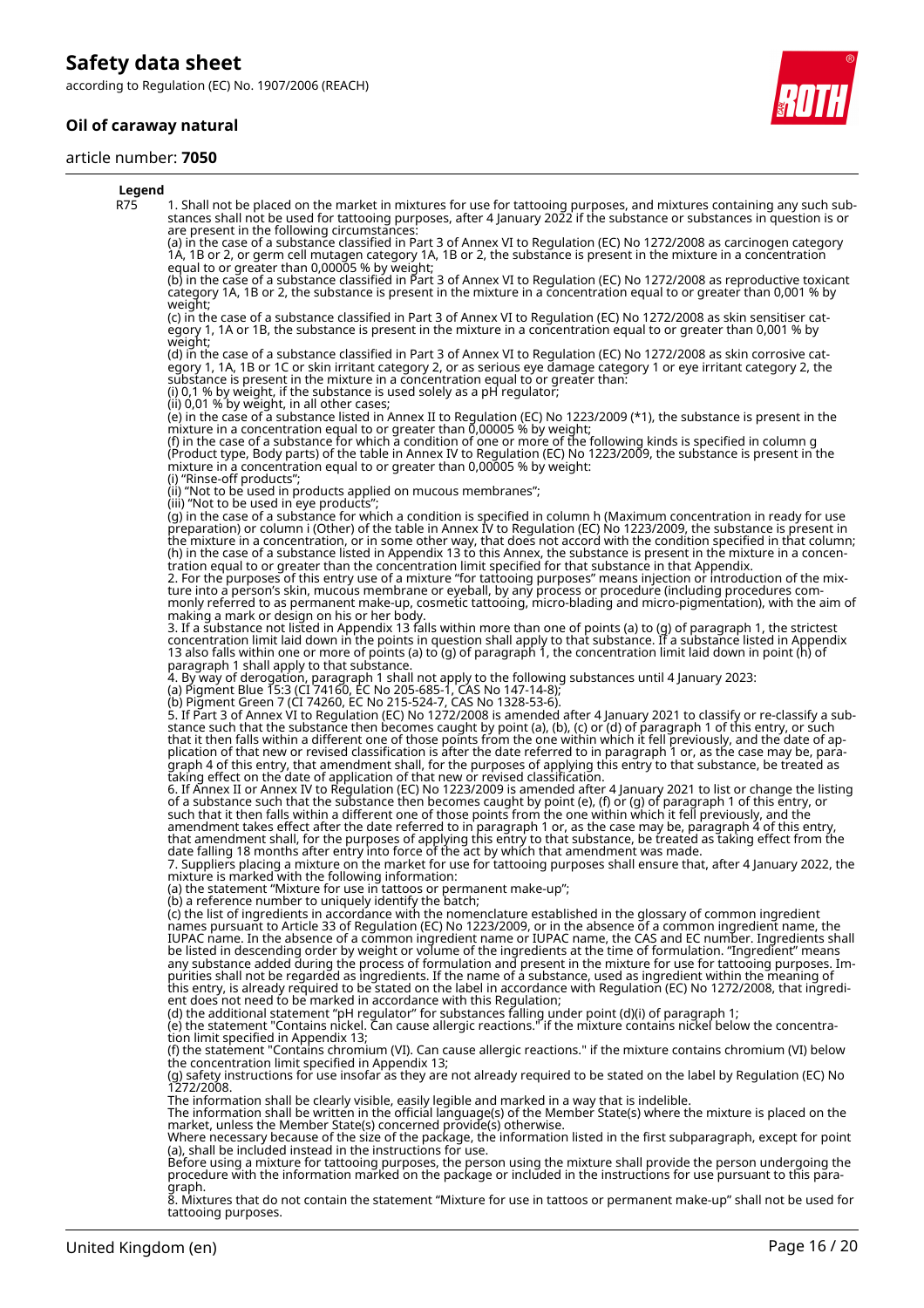according to Regulation (EC) No. 1907/2006 (REACH)

## **Oil of caraway natural**

#### article number: **7050**

#### **Legend**

9. This entry does not apply to substances that are gases at temperature of 20 °C and pressure of 101,3 kPa, or generate a vapour pressure of more than 300 kPa at temperature of 50 °C, with the exception of formaldehyde (CAS No 50- 00-0, EC No 200-001-8).

10. This entry does not apply to the placing on the market of a mixture for use for tattooing purposes, or to the use of a mixture for tattooing purposes, when placed on the market exclusively as a medical device or an accessory to a medical device, within the meaning of Regulation (EU) 2017/745, or when used exclusively as a medical device or an accessory to a medical device, within the same meaning. Where the placing on the market or use may not be exclusively as a medical device or an accessory to a medical device, the requirements of Regulation (EU) 2017/745 and of this Regulation shall apply cumulatively.

#### **List of substances subject to authorisation (REACH, Annex XIV)/SVHC - candidate list**

Not listed.

#### **Seveso Directive**

| 2012/18/EU (Seveso III) |                                                                           |                                                                                            |     |              |
|-------------------------|---------------------------------------------------------------------------|--------------------------------------------------------------------------------------------|-----|--------------|
| <b>No</b>               | Dangerous substance/hazard categories                                     | Qualifying quantity (tonnes) for the application of lower and upper-tier re-<br>quirements |     | <b>Notes</b> |
| E <sub>1</sub>          | environmental hazards (hazardous to the aquatic en-<br>vironment, cat. 1) | 100                                                                                        | 200 | 56)          |

**Notation**

56) Hazardous to the Aquatic Environment in category Acute 1 or Chronic 1

#### **Deco-Paint Directive**

| VOC content | 100 %<br>9109/ |
|-------------|----------------|
|             |                |

#### **Industrial Emissions Directive (IED)**

| VOC content | 100 % |
|-------------|-------|
| VOC content | 9109/ |

#### **Directive on the restriction of the use of certain hazardous substances in electrical and electronic equipment (RoHS)**

not listed

#### **Regulation concerning the establishment of a European Pollutant Release and Transfer Register (PRTR)**

not listed

#### **Water Framework Directive (WFD)**

not listed

#### **Regulation on the marketing and use of explosives precursors**

not listed

#### **Regulation on drug precursors**

not listed

#### **Regulation on substances that deplete the ozone layer (ODS)**

not listed

#### **Regulation concerning the export and import of hazardous chemicals (PIC)**

not listed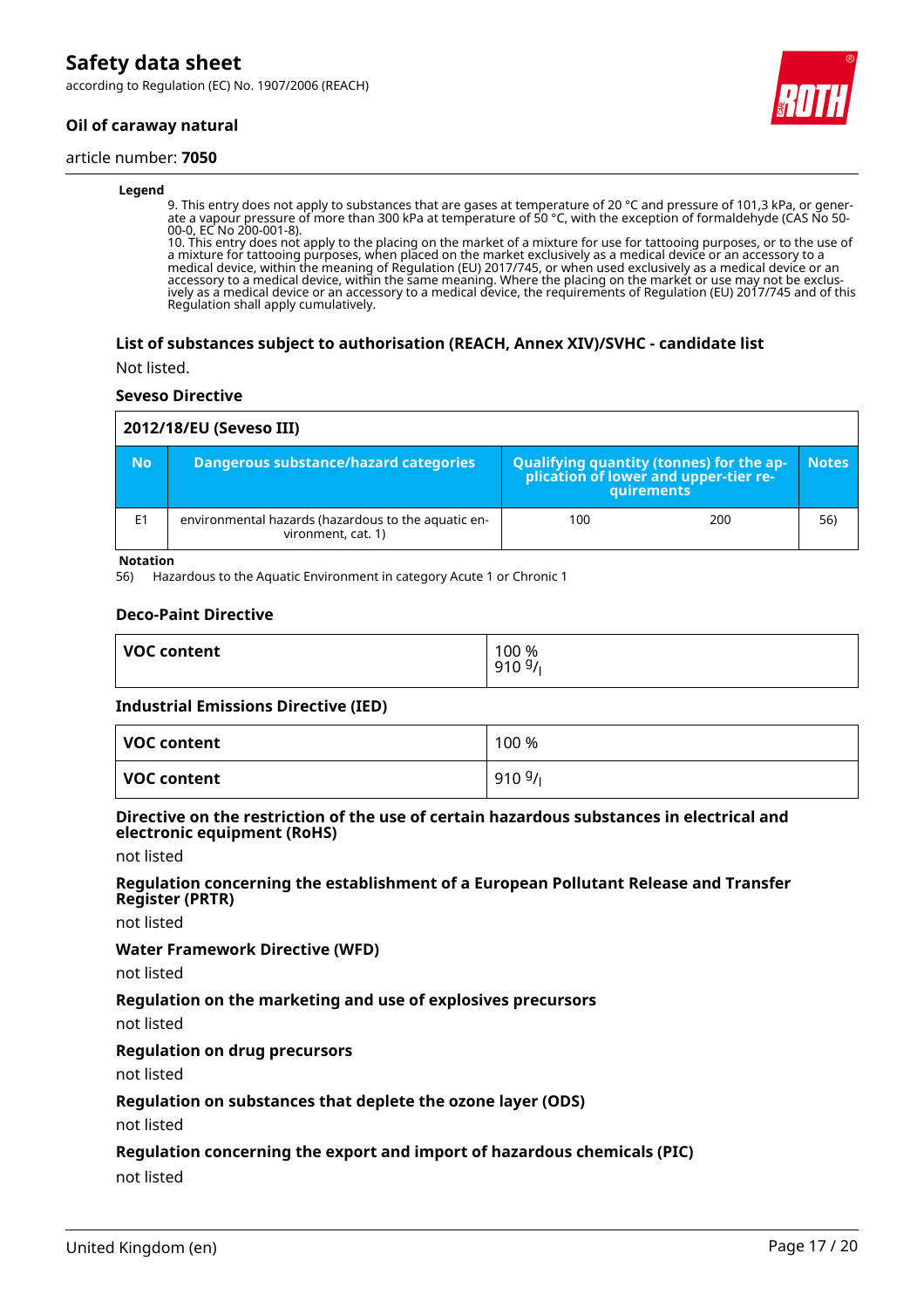according to Regulation (EC) No. 1907/2006 (REACH)



### **Oil of caraway natural**

article number: **7050**

### **Regulation on persistent organic pollutants (POP)**

### not listed

### **National inventories**

| <b>Country</b>              | <b>Inventory</b> | <b>Status</b>       |
|-----------------------------|------------------|---------------------|
| AU                          | <b>AICS</b>      | substance is listed |
| CA                          | <b>DSL</b>       | substance is listed |
| <b>CN</b>                   | <b>IECSC</b>     | substance is listed |
| <b>KR</b>                   | <b>KECI</b>      | substance is listed |
| <b>NZ</b>                   | <b>NZIOC</b>     | substance is listed |
| <b>PH</b>                   | <b>PICCS</b>     | substance is listed |
| <b>TW</b>                   | <b>TCSI</b>      | substance is listed |
| US.                         | <b>TSCA</b>      | substance is listed |
| $\sim$ $\sim$ $\sim$ $\sim$ |                  |                     |

**Legend**

| <b>Legena</b> |                                                                         |
|---------------|-------------------------------------------------------------------------|
| AICS          | Australian Inventory of Chemical Substances                             |
| DSL           | Domestic Substances List (DSL)                                          |
| IECSC         | Inventory of Existing Chemical Substances Produced or Imported in China |
| KECI          | Korea Existing Chemicals Inventory                                      |
| NZIoC         | New Zealand Inventory of Chemicals                                      |
| PICCS         | Philippine Inventory of Chemicals and Chemical Substances (PICCS)       |
| TCSI          | Taiwan Chemical Substance Inventory                                     |
| TSCA          | Toxic Substance Control Act                                             |
|               |                                                                         |

#### **15.2 Chemical Safety Assessment**

No Chemical Safety Assessment has been carried out for this substance.

# **SECTION 16: Other information**

## **Abbreviations and acronyms**

| Abbr.                                | <b>Descriptions of used abbreviations</b>                                                                                                                                                                                       |  |
|--------------------------------------|---------------------------------------------------------------------------------------------------------------------------------------------------------------------------------------------------------------------------------|--|
| <b>ADN</b>                           | Accord européen relatif au transport international des marchandises dangereuses par voies de naviga-<br>tion intérieures (European Agreement concerning the International Carriage of Dangerous Goods by In-<br>land Waterways) |  |
| <b>ADR</b>                           | Accord relatif au transport international des marchandises dangereuses par route (Agreement concern-<br>ing the International Carriage of Dangerous Goods by Road)                                                              |  |
| ADR/RID/ADN                          | Agreements concerning the International Carriage of Dangerous Goods by Road/Rail/Inland Waterways<br>(ADR/RID/ADN)                                                                                                              |  |
| <b>Aquatic Acute</b>                 | Hazardous to the aquatic environment - acute hazard                                                                                                                                                                             |  |
| Aquatic Chronic                      | Hazardous to the aquatic environment - chronic hazard                                                                                                                                                                           |  |
| Asp. Tox.                            | Aspiration hazard                                                                                                                                                                                                               |  |
| <b>ATE</b>                           | <b>Acute Toxicity Estimate</b>                                                                                                                                                                                                  |  |
| <b>BCF</b>                           | Bioconcentration factor                                                                                                                                                                                                         |  |
| <b>BOD</b>                           | Biochemical Oxygen Demand                                                                                                                                                                                                       |  |
| CAS                                  | Chemical Abstracts Service (service that maintains the most comprehensive list of chemical substances)                                                                                                                          |  |
| <b>CLP</b>                           | Regulation (EC) No 1272/2008 on classification, labelling and packaging of substances and mixtures                                                                                                                              |  |
| <b>COD</b><br>Chemical oxygen demand |                                                                                                                                                                                                                                 |  |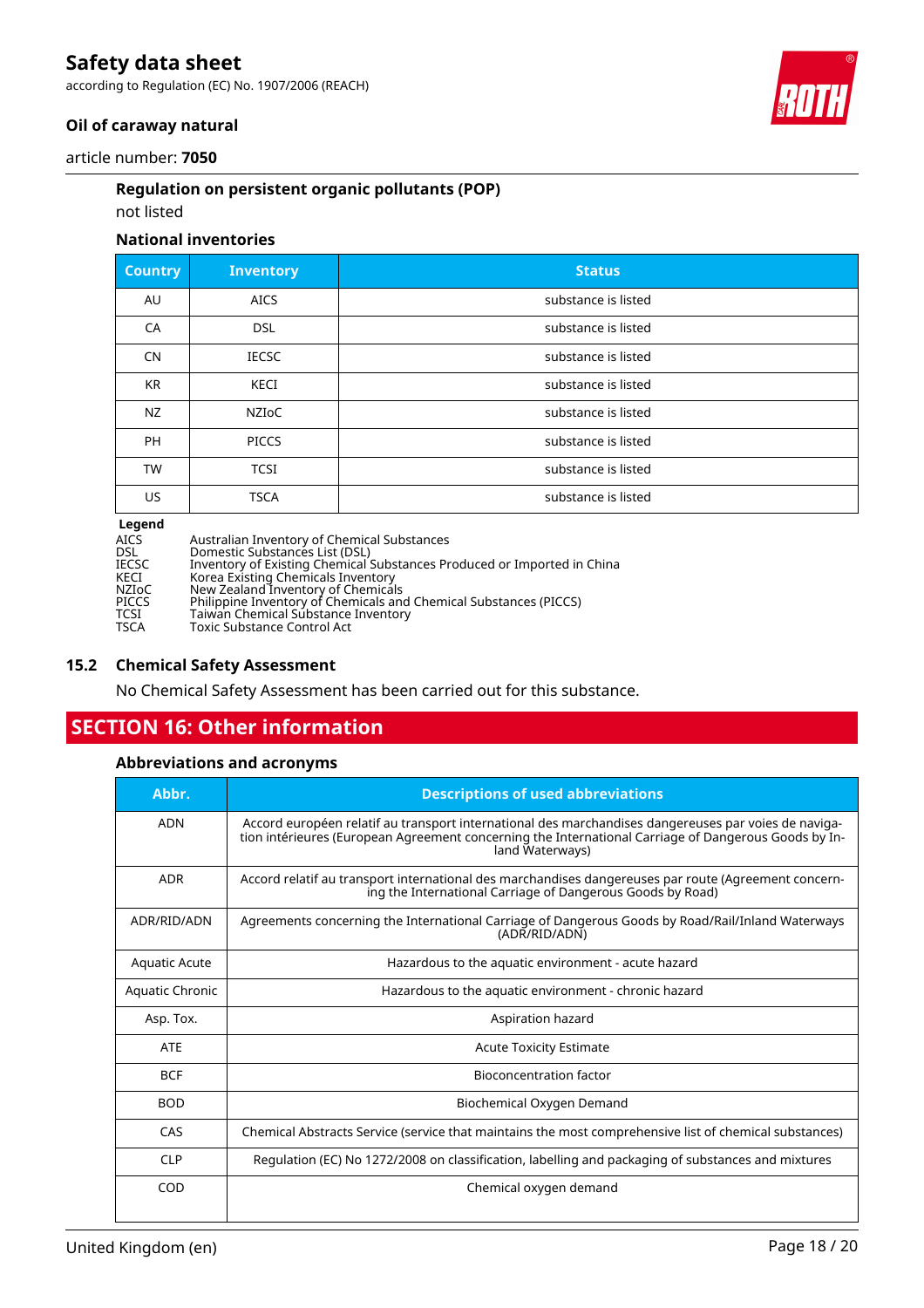according to Regulation (EC) No. 1907/2006 (REACH)



# **Oil of caraway natural**

article number: **7050**

| Abbr.           | <b>Descriptions of used abbreviations</b>                                                                                                                                              |  |
|-----------------|----------------------------------------------------------------------------------------------------------------------------------------------------------------------------------------|--|
| <b>DGR</b>      | Dangerous Goods Regulations (see IATA/DGR)                                                                                                                                             |  |
| <b>DNEL</b>     | Derived No-Effect Level                                                                                                                                                                |  |
| <b>EC50</b>     | Effective Concentration 50 %. The EC50 corresponds to the concentration of a tested substance causing<br>50 % changes in response (e.g. on growth) during a specified time interval    |  |
| EC No           | The EC Inventory (EINECS, ELINCS and the NLP-list) is the source for the seven-digit EC number, an identi-<br>fier of substances commercially available within the EU (European Union) |  |
| <b>EINECS</b>   | European Inventory of Existing Commercial Chemical Substances                                                                                                                          |  |
| <b>ELINCS</b>   | European List of Notified Chemical Substances                                                                                                                                          |  |
| EmS             | <b>Emergency Schedule</b>                                                                                                                                                              |  |
| ErC50           | ≡ EC50: in this method, that concentration of test substance which results in a 50 % reduction in either<br>growth (EbC50) or growth rate (ErC50) relative to the control              |  |
| Eye Dam.        | Seriously damaging to the eye                                                                                                                                                          |  |
| Eye Irrit.      | Irritant to the eye                                                                                                                                                                    |  |
| Flam. Liq.      | Flammable liquid                                                                                                                                                                       |  |
| <b>GHS</b>      | "Globally Harmonized System of Classification and Labelling of Chemicals" developed by the United Na-<br>tions                                                                         |  |
| <b>IATA</b>     | <b>International Air Transport Association</b>                                                                                                                                         |  |
| <b>IATA/DGR</b> | Dangerous Goods Regulations (DGR) for the air transport (IATA)                                                                                                                         |  |
| <b>ICAO</b>     | International Civil Aviation Organization                                                                                                                                              |  |
| ICAO-TI         | Technical instructions for the safe transport of dangerous goods by air                                                                                                                |  |
| <b>IMDG</b>     | International Maritime Dangerous Goods Code                                                                                                                                            |  |
| IMDG-Code       | International Maritime Dangerous Goods Code                                                                                                                                            |  |
| index No        | The Index number is the identification code given to the substance in Part 3 of Annex VI to Regulation<br>(EC) No 1272/2008                                                            |  |
| <b>LC50</b>     | Lethal Concentration 50%: the LC50 corresponds to the concentration of a tested substance causing 50 %<br>lethality during a specified time interval                                   |  |
| LD50            | Lethal Dose 50 %: the LD50 corresponds to the dose of a tested substance causing 50 % lethality during a<br>specified time interval                                                    |  |
| log KOW         | n-Octanol/water                                                                                                                                                                        |  |
| <b>NLP</b>      | No-Longer Polymer                                                                                                                                                                      |  |
| PBT             | Persistent, Bioaccumulative and Toxic                                                                                                                                                  |  |
| <b>PNEC</b>     | <b>Predicted No-Effect Concentration</b>                                                                                                                                               |  |
| <b>REACH</b>    | Registration, Evaluation, Authorisation and Restriction of Chemicals                                                                                                                   |  |
| <b>RID</b>      | Règlement concernant le transport International ferroviaire des marchandises Dangereuses (Regula-<br>tions concerning the International carriage of Dangerous goods by Rail)           |  |
| Skin Corr.      | Corrosive to skin                                                                                                                                                                      |  |
| Skin Irrit.     | Irritant to skin                                                                                                                                                                       |  |
| Skin Sens.      | Skin sensitisation                                                                                                                                                                     |  |
| <b>SVHC</b>     | Substance of Very High Concern                                                                                                                                                         |  |